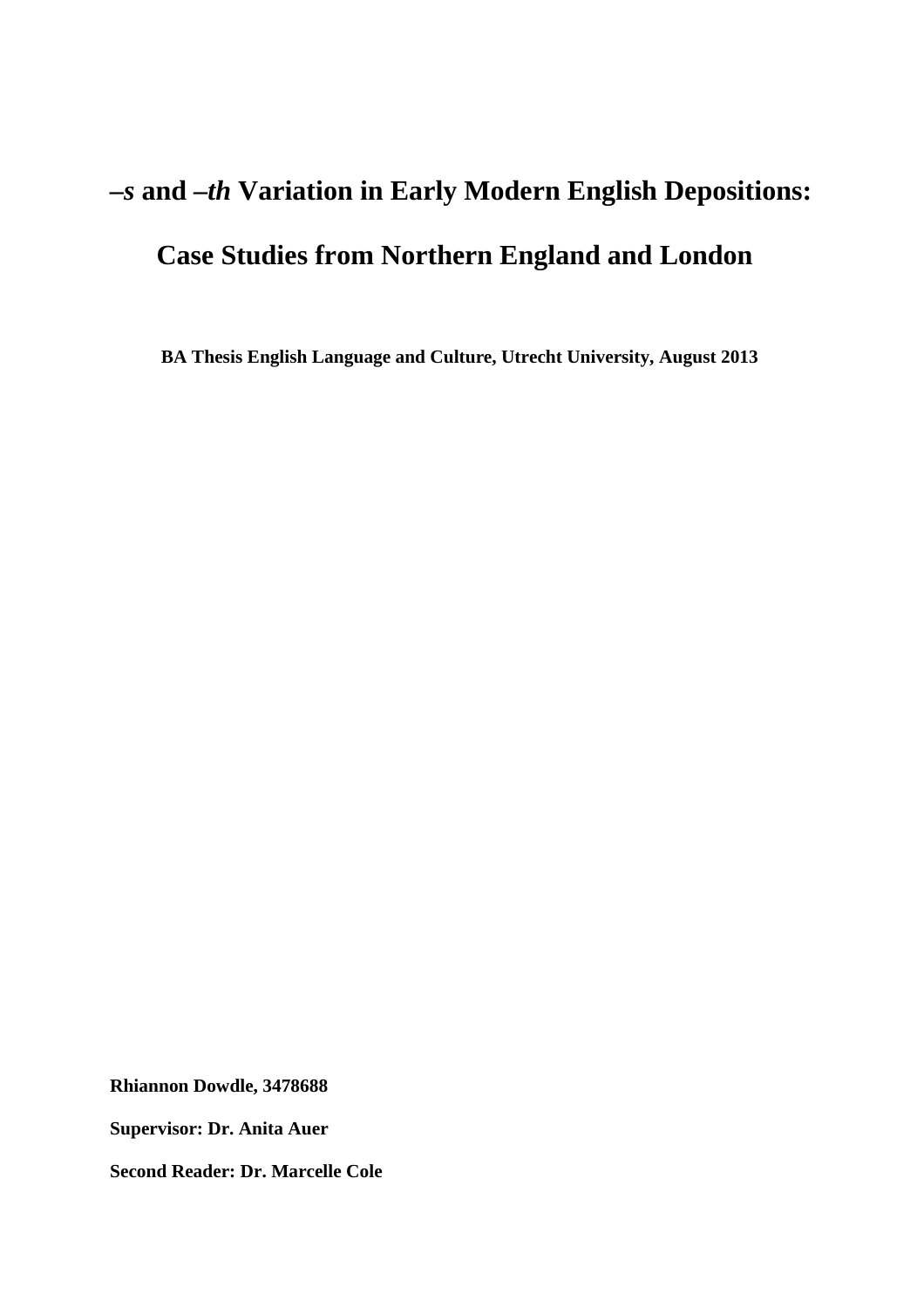# **Table of Contents**

| 1. Introduction $- A$ Standard History      |                |  |  |
|---------------------------------------------|----------------|--|--|
| 2. Theoretical Framework and Method         |                |  |  |
| 2.1 Theoretical Framework                   | $\overline{4}$ |  |  |
| 2.2 Method                                  | 5              |  |  |
| 3. Previous Literature of $-s$ Versus $-th$ | 8              |  |  |
| 4. Results and Discussion                   | 13             |  |  |
| 5. Conclusion                               | 21             |  |  |
| <b>Works Cited</b>                          | 23             |  |  |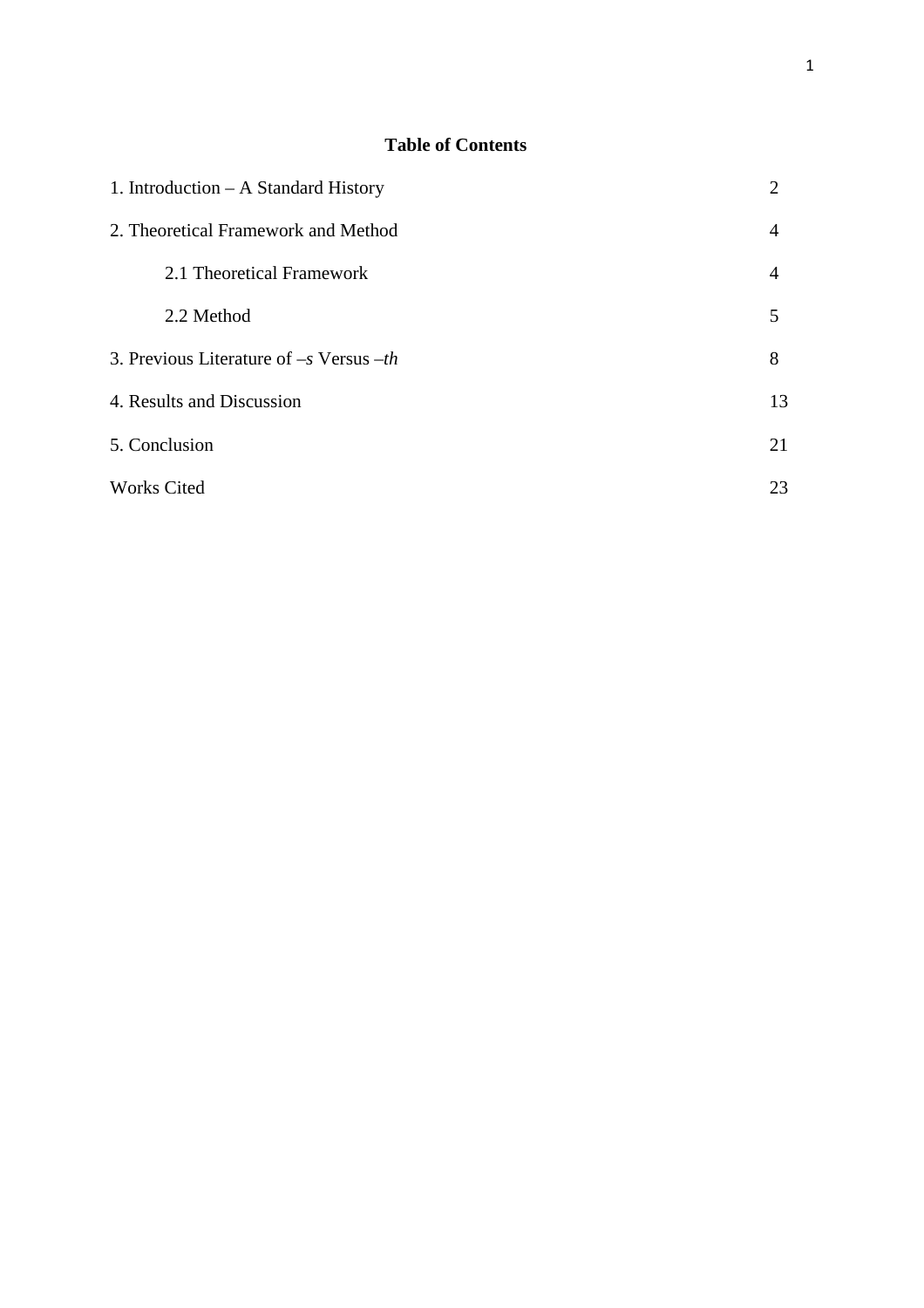# **1. Introduction – A Standard History**

Variation in terms of spelling and morphology was not uncommon in Early Modern England (c. 1476-1776). During this period a single form of English did not exist. In fact, the diversity of the English language was so great that spelling would often vary intratextually. Remarkable to us in the present day, but of the ordinary in Early Modern England, is the notion that some individual writers would show inconsistencies in their own spellings of a single word. Orthographic differences were often minor; for instance, *day* could be represented as either *day*, *daye* or *daie*. In the latter case, *day* can still be recognised; however, variation in spelling could also cause confusion, e.g. consider *hard*, *herd* and *heard* for present-day English *heard*. The Early Modern Period is, nevertheless, a period of change towards standardisation of the English language.

 Since the Middle English Period (1066-c. 1476) the English language has changed considerably. In writing, the English language was characterised by many local or regional dialects, and conventions hereof were not always well-defined (Lass 1992: 23). By the beginning of the sixteenth century, however, the local and regional forms had become "unlocalisable" due to the emergence of standardisation processes (Auer and Withoos forthc.: 6). The English language had thus become more uniform, and one could say that a supra-local "standard" had appeared in the Early Modern Period. Phenomena such as urbanisation, better infrastructure and the introduction of the printing press in 1476 could all have influenced the emergence of a standard form of English. Nevertheless, full standardisation in writing was not established until the eighteenth and nineteenth centuries, in the form of grammars and dictionaries.

 In the fifteenth century attitudes towards the English language began to change. French and Latin used to dominate official documentation in the Middle English Period, and as a result the English language was less well regarded in status (Blake 1992: 5). Over time,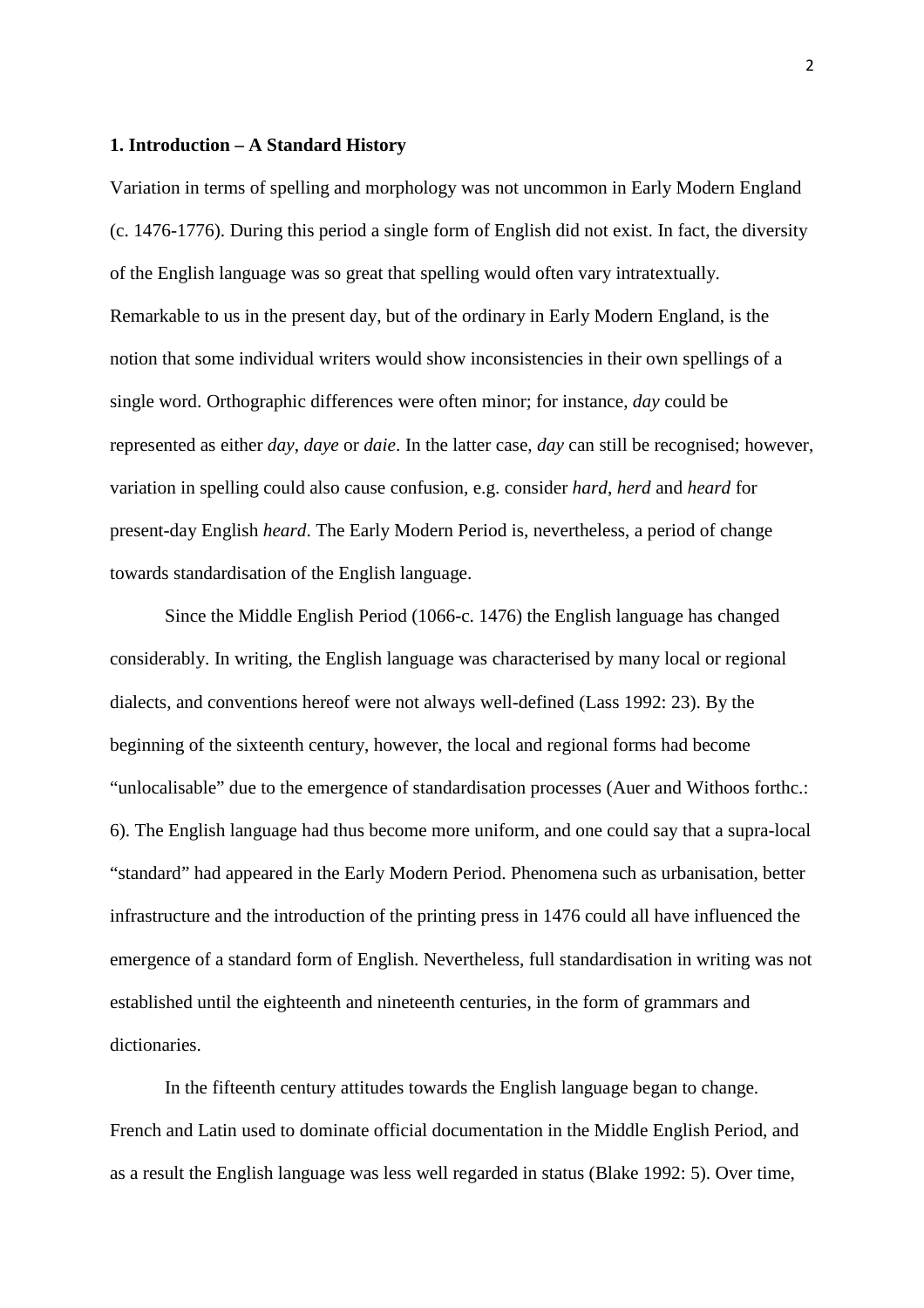however, the English language gradually became accepted in their place. Yet unlike French and Latin, there was not a standard form of English in use throughout the whole country. Some assemblages and individuals began to use the own more uniform form of English. The London Chancery, for instance, held prestige, and their more uniformed English gained some followers among professional scriveners outside of London (Salmon 1999: 15) (Note: counterarguments for the "Chancery Standard" will be presented below). William Caxton, an influential man who introduced the printing press into England in 1476, also desired to develop a more uniform form of English because of the commercial advantages that would advance of having people all over the country being able to read and understand his texts. Nevertheless, in most peoples written correspondence signs of regional dialects remained omnipresent.

 The most prominent theory on the ancestry of Standard English is that its origins lie in the Chancery English of London that spread across the country due to the advances of the printing press. This theory has been presented in many textbooks as factual (e.g. Freeborn (1998), Baugh and Cable (2002,  $5<sup>th</sup>$  ed.), and Van Gelderen (2006)), yet there seems to be no consensus among scholars on the origins of present-day English. Other theories include that Standard English is a development from a Midlands dialect that came into London through migration; Standard English developed through the prestigious, educated speakers of the Oxford, London and Cambridge triangle; Standard English came into existence through natural language change processes (Wright 2000: 1). Thus, as of yet, theories on the source of present-day English are inconclusive and much research on that matter is still needed.

 A notable connection between the existing theories on the origin of present-day English is the assumption that there is a single ancestor dialect. Recently, however, there have been scholars begging to differ. Hope (2000: 53) argues that Standard English is too typologically rare to have developed from a single dialect. Even though there are many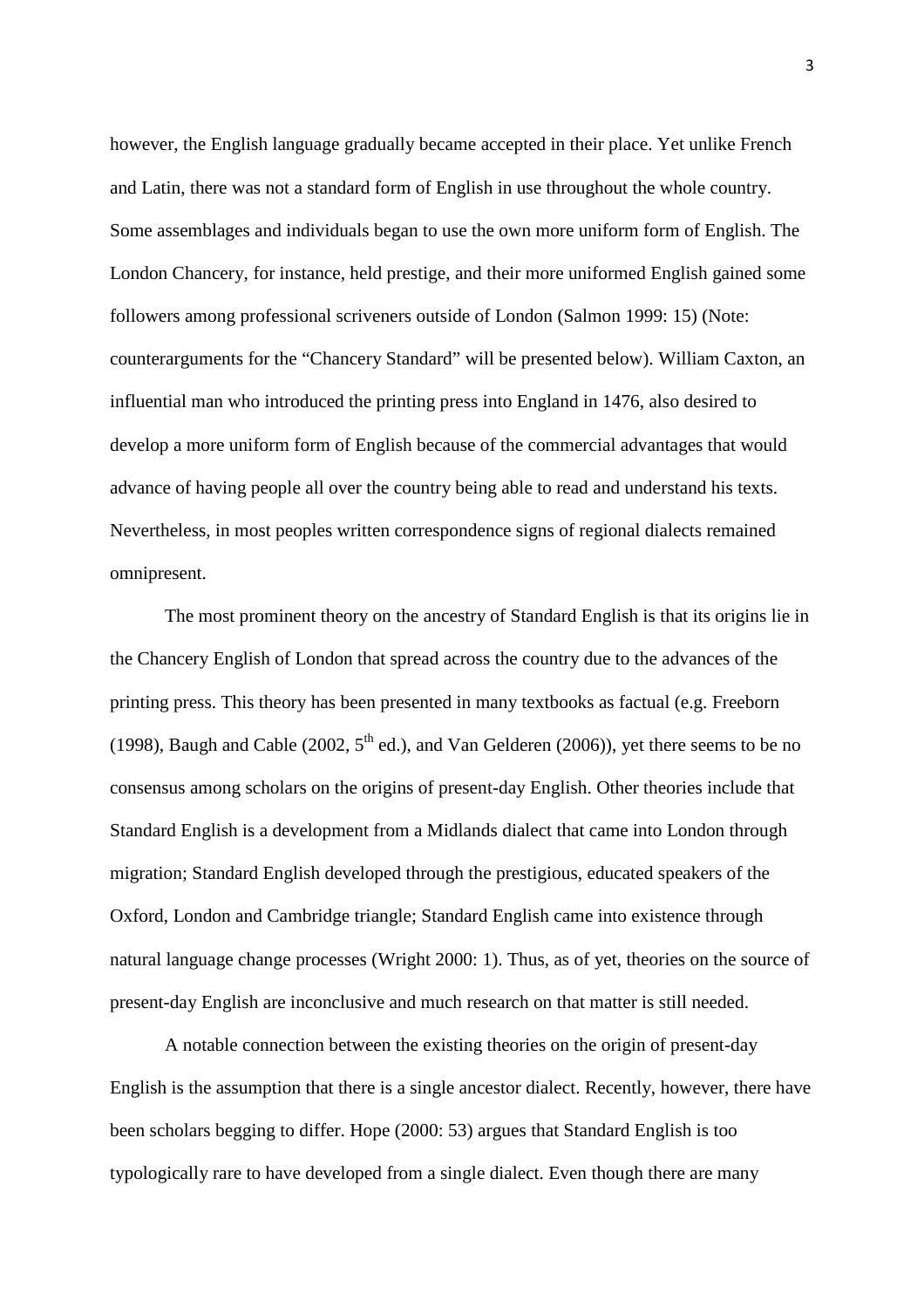features from the Middle English London dialect still present in the English we use today, there are also aspects to be found which are native to other parts of England. One of these features is the present indicative third person singular inflection *–s*, which is distinctively Northern English. Associated with the Southern dialects of England, including the language forms applied by Caxton and the Chancery, is the *–th* inflection.

 The aim of this thesis is to investigate the variation and change of the linguistic variants third person present singular *–s* and *–th* in Early Modern English depositions in terms of regional variation and diffusion, as to acquire a better insight into how the –s inflection developed into the English language of today. Lots of work has been done on the historical development of *–s* and *–th* (e.g. Holmqvist (1922), Kytö (1993), and Nevalainen and Raumolin-Brunberg (1995), discussed in chapter 3) but there has not been a systematic study of the linguistic variable *–s* in depositions so far. The focus on regional variation, in particular between London and Northern England, is also unique to this study.

### **2. Theoretical Framework and Method**

#### **2.1. Theoretical Framework**

The research field within which this thesis is conducted is that of historical sociolinguistics. As defined by Hernández-Campoy and Conde-Silvestre (2012: 1), historical sociolinguistics is "the reconstruction of the history of a given language in its socio-cultural context". The field has emerged over the last thirty years and bears many features of two areas; sociolinguistics and historical linguistics. Scholars within this discipline not only look at variation and change but also at other macrosociolinguistic facets, such as language contact, attitudes to language, multilingualism, and standardisation. Historical sociolinguistics follows the principle of uniformitarianism, which essentially means that "human beings as biological, psychological and social creatures have remained largely unchanged over time" (Nevelainen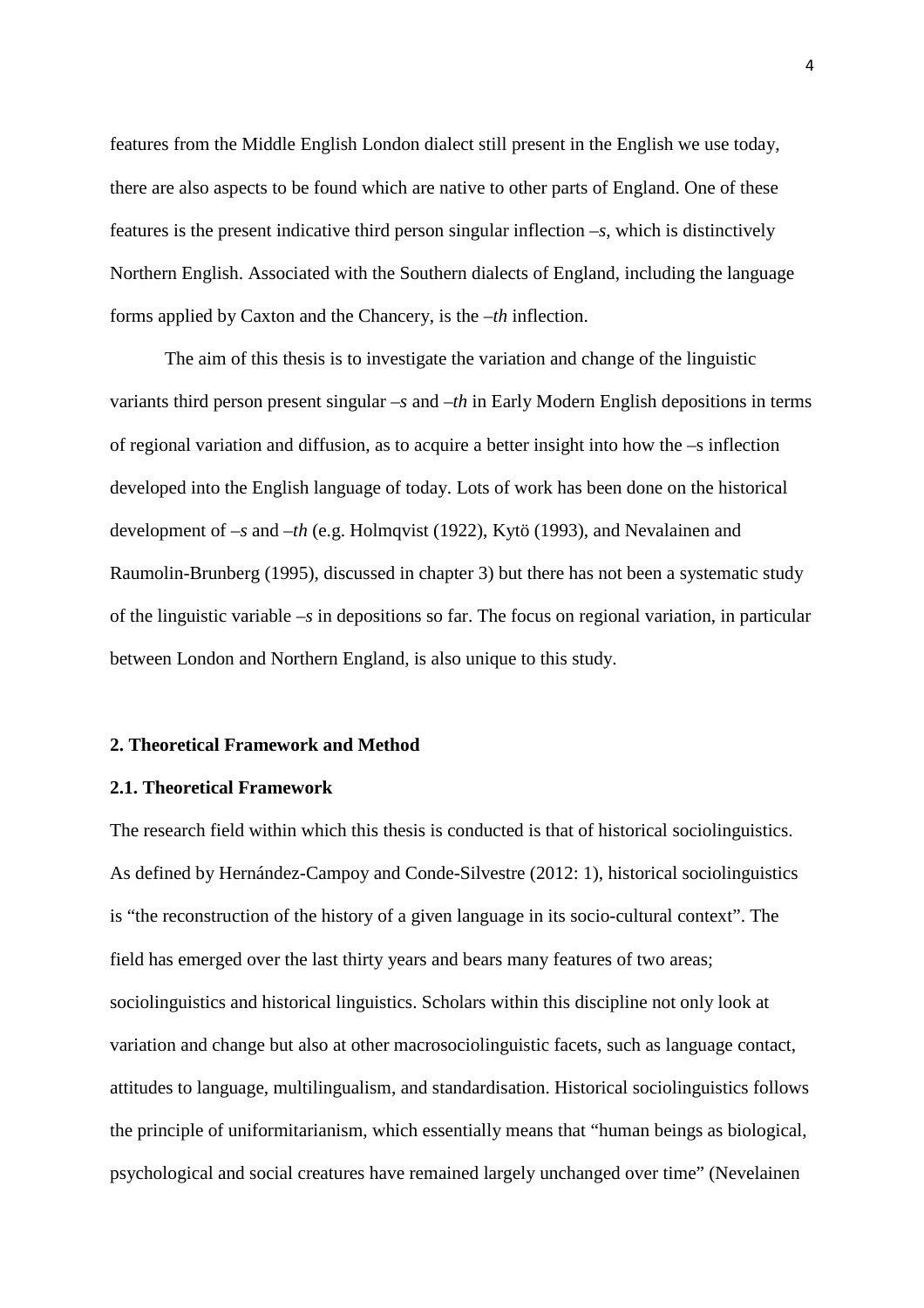and Raumolin-Brunberg 2012: 24). With regard to language change this means that the present can be used to explain the past and vice versa. Furthermore, since we are looking at historical regional written language diffusions rather than a standard language form, this study also takes dialectology and philology into account as its framework.

# **2.2. Method**

For a reliable analysis of everyday language used by the people of Early Modern England, I will provide data from a corpus of depositions from this period. The corpus I use is a new corpus that has been available since 2011, and is suitable for empirical studies on the regional variation of *–s* versus *–th* in depositions, as these texts have not been studied in this regard before. *An Electronic Text Edition of Depositions 1560–1760* (ETED) is a corpus that covers an entire two hundred year period of the Early Modern English period. ETED includes 905 depositions from thirty manuscript collections. Additional social information such as the occupation and gender of the witnesses are provided in the corpus. Underrepresented in other text types, yet greatly present in depositions are people of the lower ranks and women. In fact, nearly one third of the trials featured in ETED include women. Moreover, the voices of people from all ranks from as young as 14 to the age of 80 are captured in the corpus. The themes discussed in deposition texts range from small offences, such as defamation and thievery, to higher felonies, such as murder and rape. Latin is highly present in depositions, but naturally those phrases are disregarded in this study.

 The transcribed manuscripts have been sorted by region. This is very useful, since my study restricts itself to certain geographical areas, namely London and Northern. These regions have been chosen because Northern covers Northern parts of England, where the third person singular *–s* inflection used to be a distinguished dialectal characteristic before the standardisation of English began; London was chosen as some scholars believe that the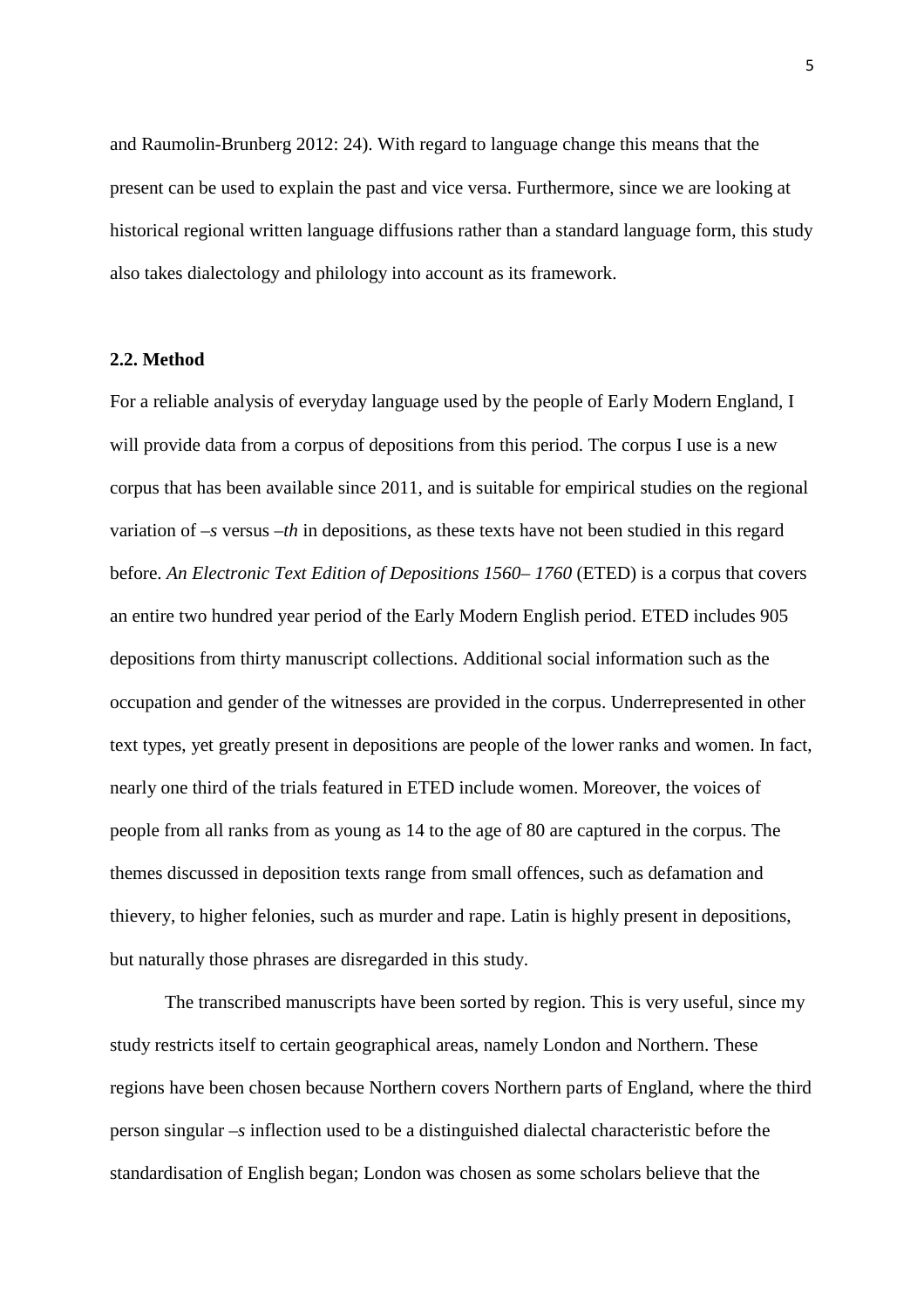Standard English feature *–s* originated from this capital region. The London depositions are divided into four periods in ETED, these are: (Period 1) 1560-1599; (Period 2) 1600-1649; (Period 3) 1650-1699; (Period 4) 1700-1760. The Northern depositions fit into the last three periods only. The London sub-corpus consists of 42,147 words, whereas the Northern subcorpus contains 26,948 words.

 Spoken language is naturally distinguishable from written language, and as such discovering precisely how people of the past spoke is a difficult task. That is why I have chosen to study texts written by scribes on trial cases. According to Schneider (2002: 74) trial records most resemble spoken language, as the speech events have actually taken place at a given moment in time and are recorded directly by the scribes. The oral testimonies typically include examples of direct speech and messages from the deponent to the scribe, and scribes would often use informal lexis that represented the vocabulary of the witnesses in such cases (Kytö et al. 2011: 48). However, scribes also had to "balance faithfulness to the deponent's language and the legal demands for precise language" (Kytö et al. 2011: 3). Some elements of depositions therefore represent written language. The lines framing the witness's testimony often contain more conservative spellings. These lines enclose phrases that are formulaic and genre-specific. Typically present in these formulaic phrases is the verb form *saith*, as in "he saith upon oath...", and "...further saith not".

 John Dokeson of Thongs bridge in the county aforesaid clothier **saith** vpon oath that vpon Munday the tenth of this instante May aboute nyne of the clocke in the euenynge he this Informer goeing towards ouer Thonge on the hygh way found one Rychard Litlewood in the said way lying on the ground, and his face blody; & this informer said to him, will you goe home, but he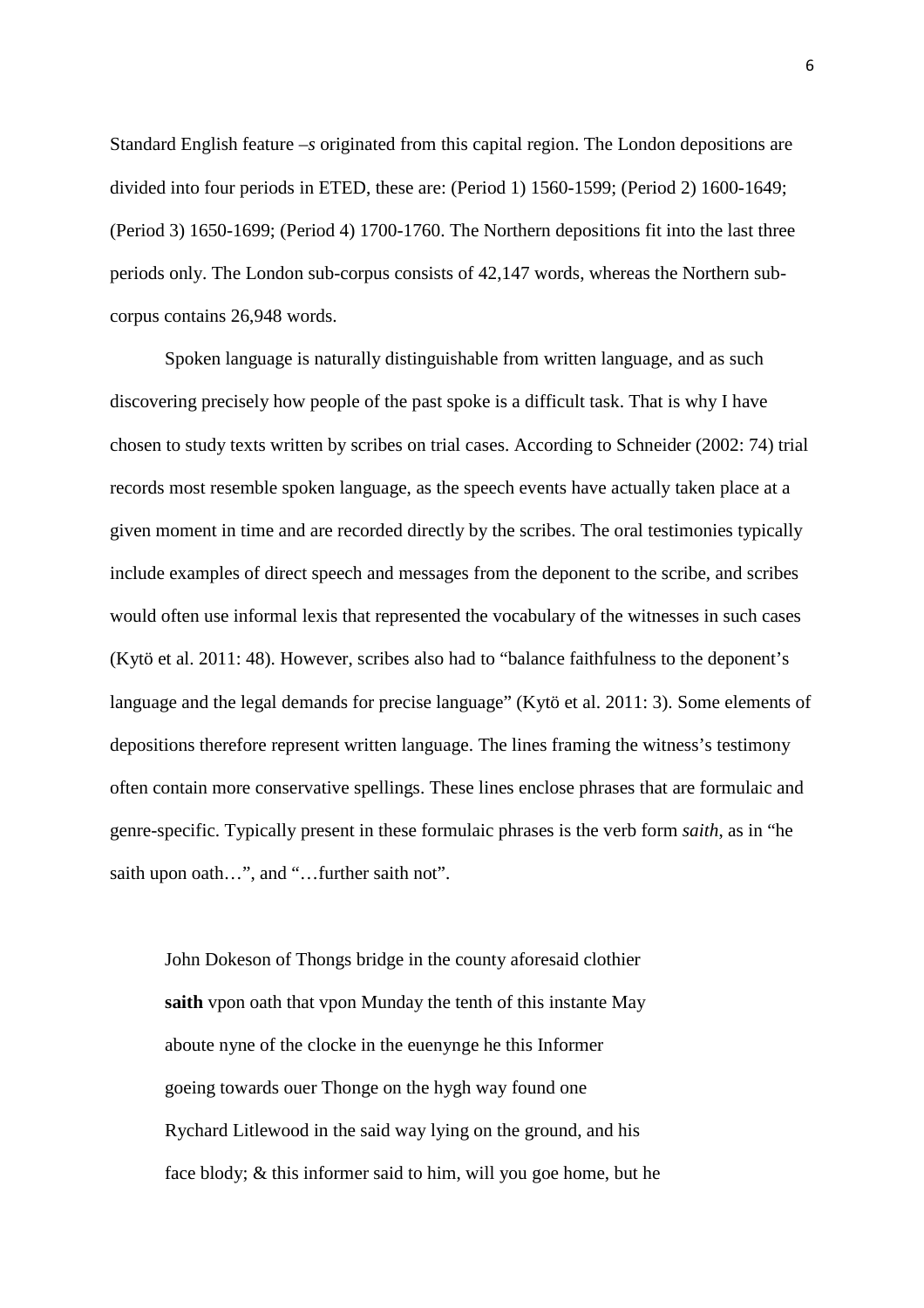could not speake to him: wherevpon he this informer went to the house of one James Hurst and told him that there was a man lying in the way, I pray you helpe me vp with him, wherevpon he ryse out of bed, & they tooke the said Rychard Litlewood vp betwixte them, & led him betwene them into the house of the said James Hurste, but he could not speake to them, but how the said Litlewood came to his hurte he this informer knoweth not, & about an hower after they carryed him on horse backe to one Humfrey Hursts of Ouer Thounge & farther **saith** not. /

(Northern 1646-1649: F\_2NC\_Northern\_011)

*Saith* is often used in regions and periods where the *–s* form would be expected in colloquial speech, indicating its formulaic nature. Moreover, Cusack (1998: 96) suggests that it is most likely that the scribes did not use the *–th* form when speaking, yet did in writing, because the conservative form was deemed most appropriate in formal contexts. In addition, Cusack proposes that the *–th* form was a means of distinguishing the words of the scribe from the words of the deponent, because scribes would often switch to the *–s* form when rendering the deponent's words. Kytö, nevertheless, disagrees and suggests that the *–th* form in those cases are merely formulaic, as there are instances in ETED where the scribe uses the *–s* form after using a stock phrase when they are speaking, i.e. "He saith that he thinks" (Kytö et al. 2011: 48).

 A notable difference between the London and Northern sub-corpus is that the data from the London sub-corpus comes from a diocesan or church court and the data from the Northern sub-corpus is from a criminal court (Kytö et al. 2011: 101-146). This results in a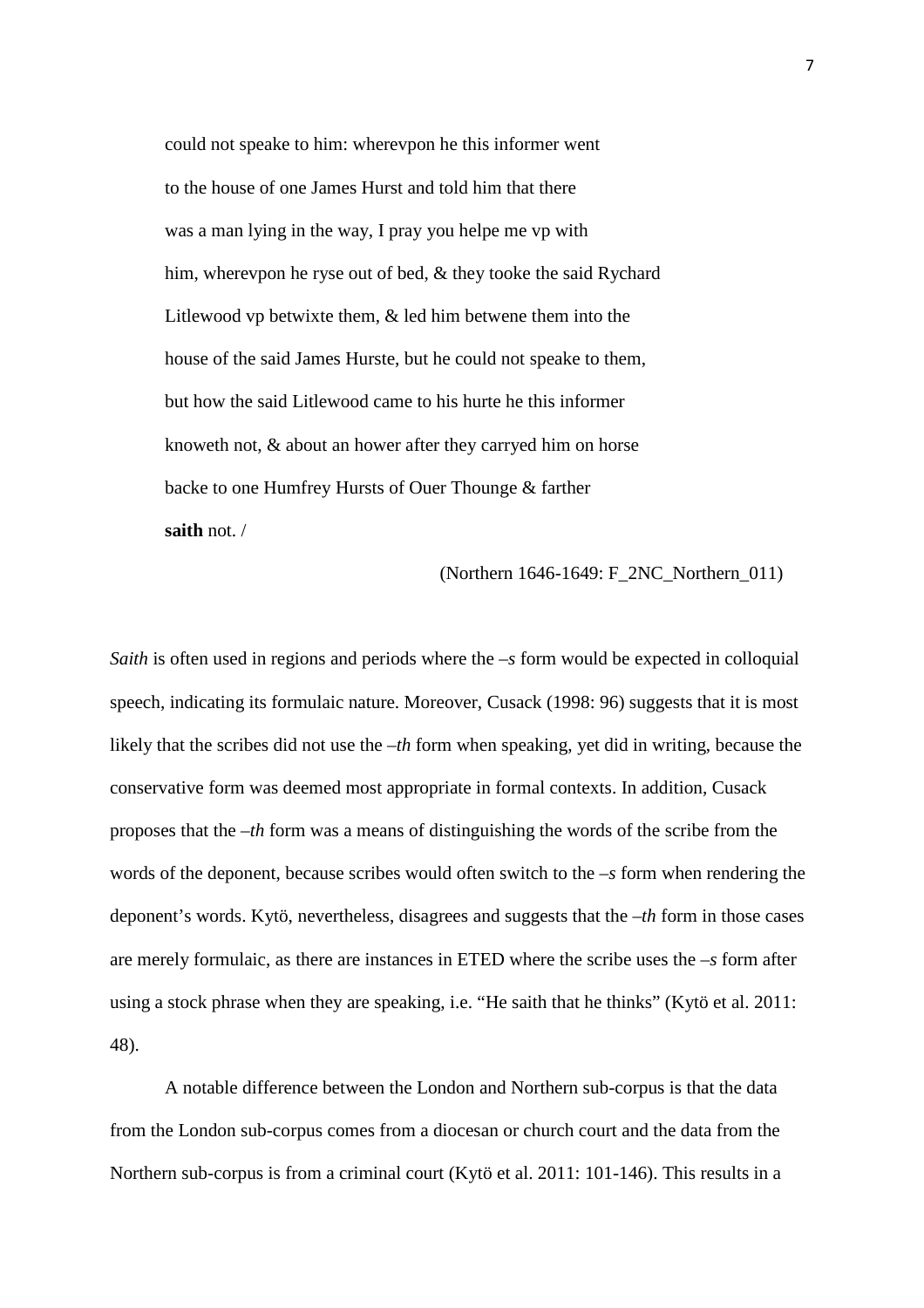distinctive structural organisation and content. More importantly, criminal courts generally counted more scribes, for scribes would vary from town to town. In fact, some of the data from the ETED diocesan courts feature only one main scribal hand. This is the case for the corpus data from period 2, 3 and 4 for the London records. In my results I will therefore consider the possibility that the spellings applied by the scribe are of personal preference and not necessarily representative of the general community. Furthermore, not much is known of the background scribes. All scribes are skilled in writing as they all exhibit clear writing conventions, but only of the scribes who write for the church courts is known that they probably have had some sort of training.

 In this study I carefully check for all *–s* and *–th* inflections of every third person present singular English verb in the corpora of the London and Northern region. A distinction is made between the verbs *say*, *have* and *do*, and the other verbs, since the noted verbs are said to be more conservative in nature (see chapter 3). This thesis contains five chapters. In the following chapter, chapter 3, I will highlight some of the most important studies that have previously been conducted on *–s* and *–th* variation, and display the way in which the variants behave in other text types. Chapter 4 will be concerned with the results of my study, and subsequently I will discuss them. Finally, in chapter 5, I will draw conclusions to my findings.

#### **3. Previous Literature on** *–s* **Versus** *–th*

As a means of background information for this study, I will first shed light on what is known of the history of the development of *–s* and *–th* variation from previous research. Holmqvist (1922: 9) attested that the precise origins of the third person singular *–s* variation can be traced back to the late tenth century, where the ending initially emerged in Northumbrian texts, and the inflection was fully adopted through Northern England before the year 1300. The *–s* form, however, does not occur outside of Northern England until the fourteenth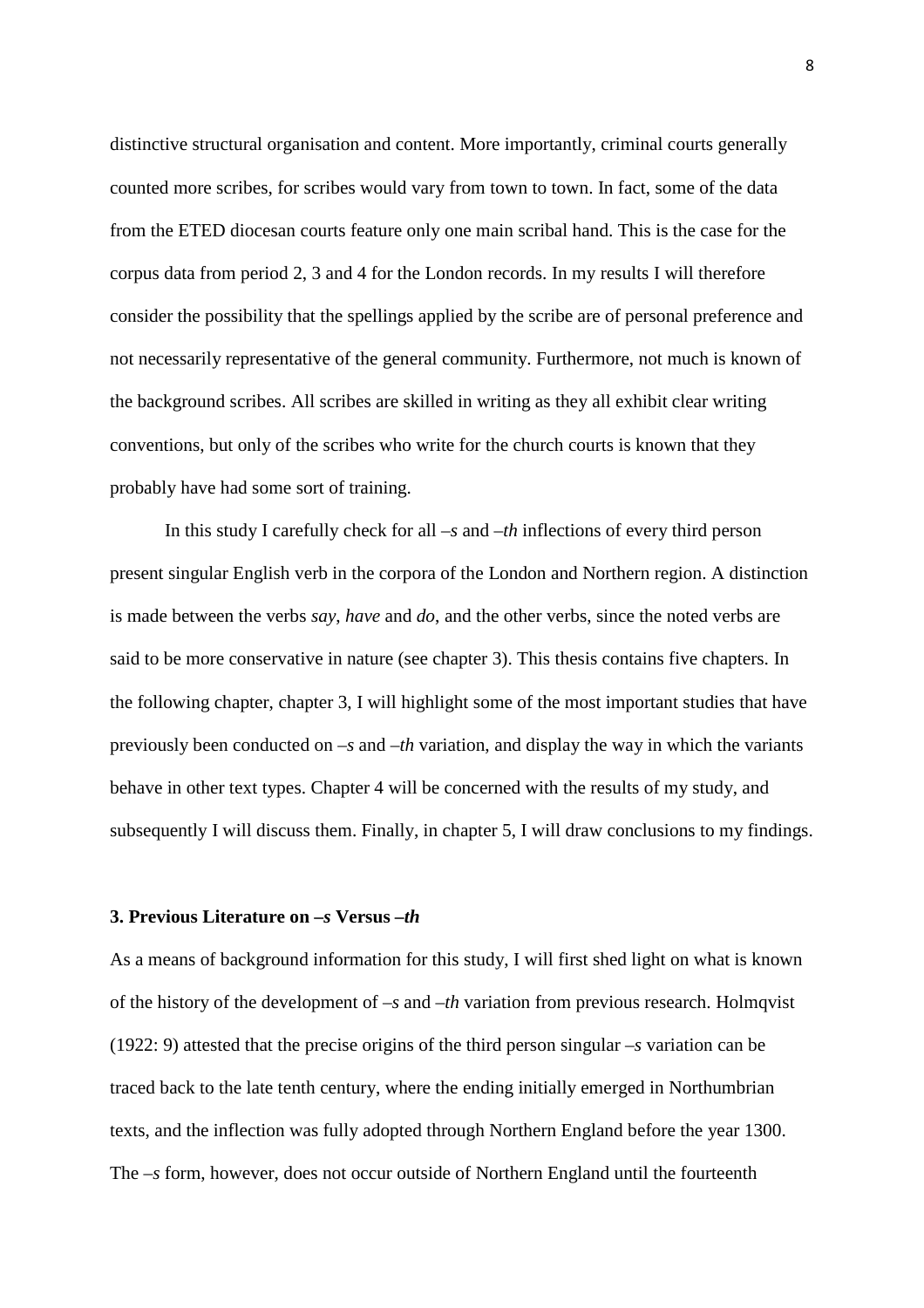century, when poets in London first started to use the inflection as a means of poetic expression. From the late Middle English Period onwards, people from the North abundantly left for London, causing the dispersal of non-native Northern features into the area, such as the third person singular inflection *–s* (Lass 1999: 4-5). Nevertheless, the *–th* ending remained the prevailing form in the London area. A shift only started emerging towards the late fifteenth century – around the time when steady developments towards a standard form of English were advancing. The use of *–s* in writing became increasingly popular. Whereas the *–s* suffix was still relatively rare at the end of the sixteenth century, within a century the tables had rapidly turned. Around 1700 the *-th* form was restricted to ceremonial use, merely occurring in highly formal texts, often of biblical nature (Kytö 1993: 115).

 Change in written language is often the result of a change in spoken language (Milroy 2000: 14), as seems to be the case in the *–th* to *–s* shift. Holmqvist (1922) and Kytö (1993) have commented on the colloquial use of the *–s* inflection, whilst the *–th* inflection was still dominant in writing. Indications hereof can be found due to the early prominence of the *–s* form in poems and private letters; genres that are known to be closer to colloquial speech than literary and official texts. Additionally, there is textual evidence by Robert Hodges, a seventeenth century contemporary, who explicitly remarks on the identical pronunciation of *–s* and *–th* in third person singular verbs and plural nouns (Kytö 1993: 115). Hodges indicates that people in his area would attribute various different spellings to a single form of pronunciation. In this fashion, people customarily pronounced /s/ or /z/ where they would write –*th* or –*s* in third person singular indicative verbs.

 In her study, Merja Kytö (1993) looks at a wide variety of texts and at many extralinguistic and linguistic factors that could be of influence on the choice of –*s* or –*th*. Kytö uses a variety of texts available from the Early Modern British English section of the Helsinki Corpus. These texts are divided into three consecutive sociohistorical sub-periods; the pre-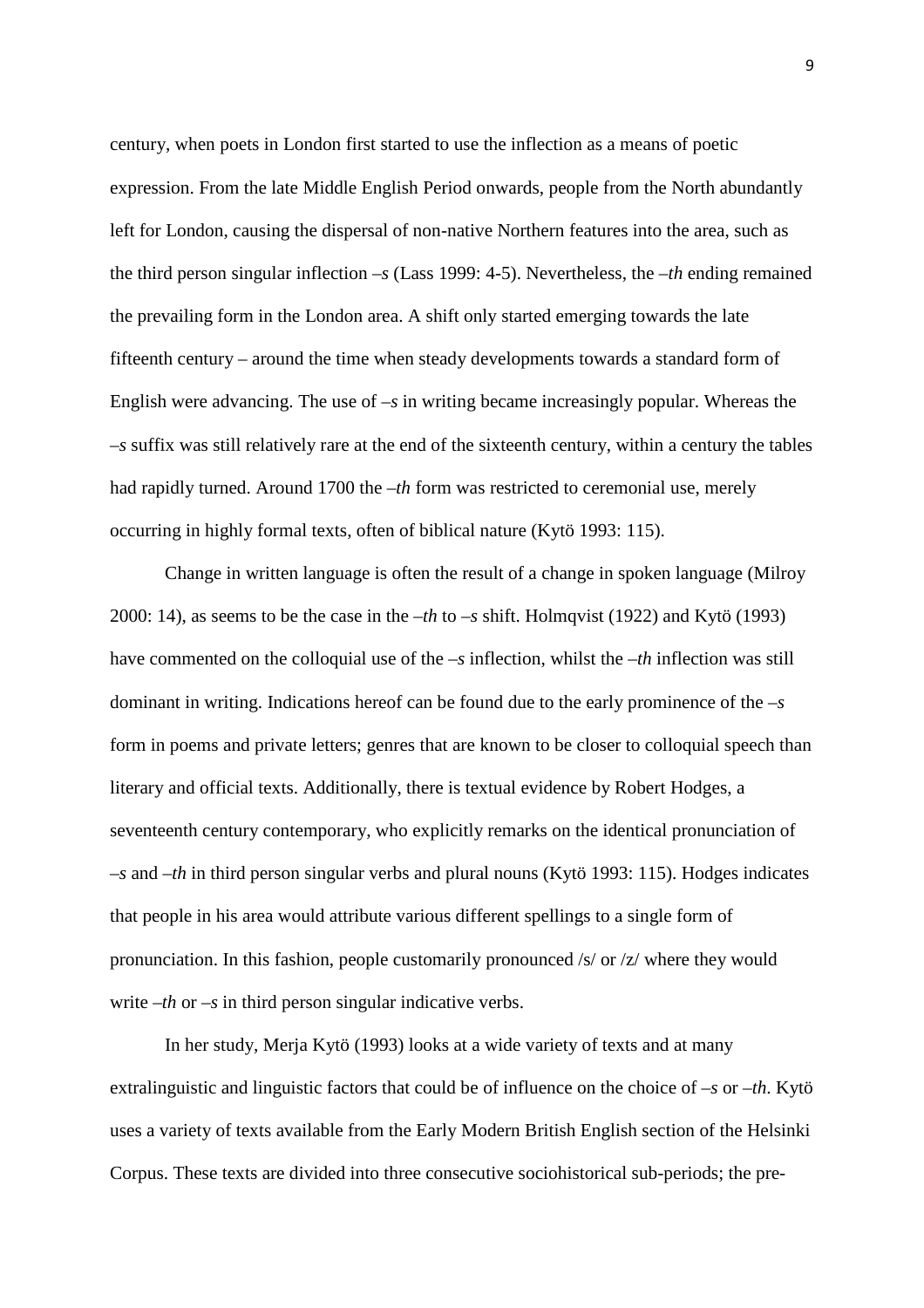Reformation decades (Period 1: 1500-1570), the period of social turmoil (Period 2: 1570- 1640), and the stabilisation of conditions (Period 3: 1640-1700). Each text chosen from the corpus conforms to one of the following six text types, namely diaries, history writings, private letters, official letters, sermons and trial proceedings. The influence of the dates of composition or publication and text type as well as other extralinguistic factors, particularly the relationship of the text to spoken language, the level of formality of the texts and the background and gender of the authors, are carefully scrutinised in Kytö's study. The linguistic factors taken into account are the influence of the type of verb, stem-final sounds and negation. The results show that the *–s* inflection was practically unknown in Britain until 1570. In the decades surrounding the turn of the seventeenth century the use of the *–s* ending rose to 20 per cent. Finally, a drastic increase can be observed in the period from 1640 through 1700, as the *–s* ending accounts for 76 per cent of all attested instances. Some relatively frequent verbs behave notably differently from other types of verbs, due to their formulaic usage and the level of formality of the text. The frequent auxiliaries *have* and *do* as well as verb *say* tend to naturally behave more conservatively. This has also been observed by Holmqvist (1922), Stein (1987) and Nevalainen and Raumolin-Brunberg (1998). Kytö's results indicate that by the end of the seventeenth century a near full adoption by the other verbs of the trending *–s* ending in writing has occurred. Some verbs, however, lag behind; *have* adapts the *–s* ending in 29 per cent of the cases, *does* occurs 54 per cent of the time, and *says* occurs in 83 per cent of the instances from 1640 through 1700. Private letters, diaries, sermons and trial proceedings are thought to reflect spoken language more closely than other text types. When focussing on text type, Kytö's results show that the first instances of the *–s* form in the data are all found in private letters and during period 2 the use of the *–s* ending has risen to 79 per cent in this text type, whereas –*th* dominates in all other text types. From 1640 to 1700, nevertheless, the *–s* ending dominates regardless of text type in over 90 per cent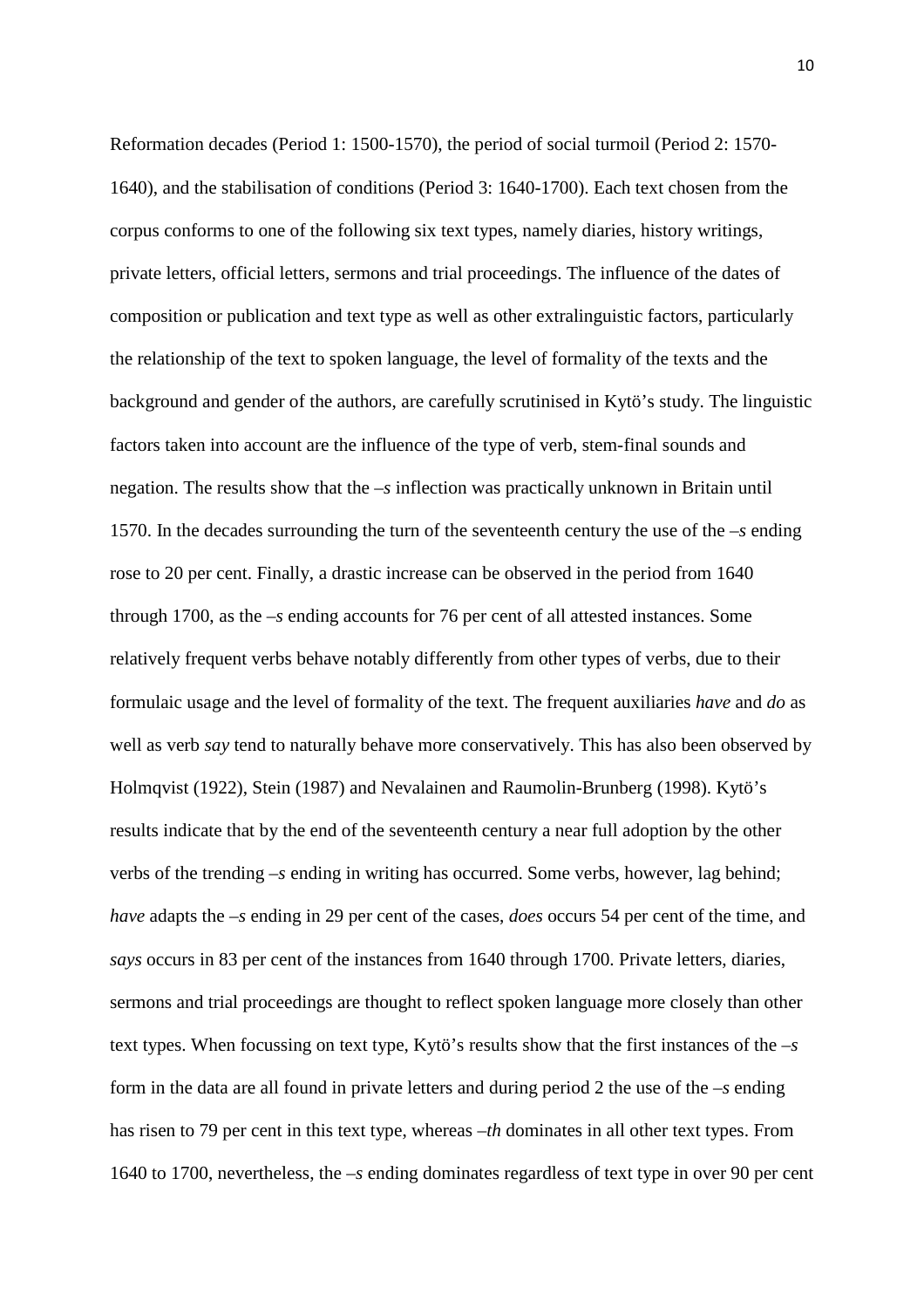of the total instances. When looking at text type, *has* and *does*, yet again, notably lag behind. In period 2 *has* only occurs in private letters and trials and in period 3 no breakthrough of *has* is found except in official documents and trials. *Does* is most resilient to change as the form does not appear in the corpus until after 1640. The trend, when looking at formality, is that all verb forms are introduced through informal texts. Yet from 1640 onwards *has* and *does* become relatively more frequent in formal texts, while the level of formality does not make much of a difference for the other verbs, as both informal an formal texts show a near full adoption of the *–s* ending in verbs other than *have* and *do*. A curious discovery by Kytö is that women show a greater implementation of the *–s* form for *have* and *do* than men do in all of the studied sub-periods. This is also the case for the other verbs until 1640. The explanation that Kytö gives for this phenomenon is that women generally did not receive formal education and therefore were not as exposed to the demands of writing traditions, which favoured the preservation of older prestige forms (Kytö, 1993: 128). To continue, Kytö notes that some linguistic factors contribute to the choice of *–s* or *–th* inflection. As such, verbs ending in vowels have been shown to be slightly more resistant to the –*s* inflection. Verbal stems ending in /s/, /z/, and affricates are more resilient to the *–s* inflection than other verbs. Moreover, negation does not seem to play a significant role in the promotion of *–s*, albeit suggested in Stein's 1987 paper.

 Furthermore, a study by Nevalainen and Raumolin-Brunberg (1998) also shows a link between the use of the *–s* ending and colloquial speech. However, this study additionally connects the  $-s$  use to social status. The study mainly looks at a set of informal written letters by the Cely family from 1472 through 1488, and at letters written by the Johnson brothers, their master and a fellow apprentice from 1542 through 1553. What links these two groups together is that all members are men, who were active as merchants in the London wool industry. Both the Cely and Johnson family were affiliated with the upper level of the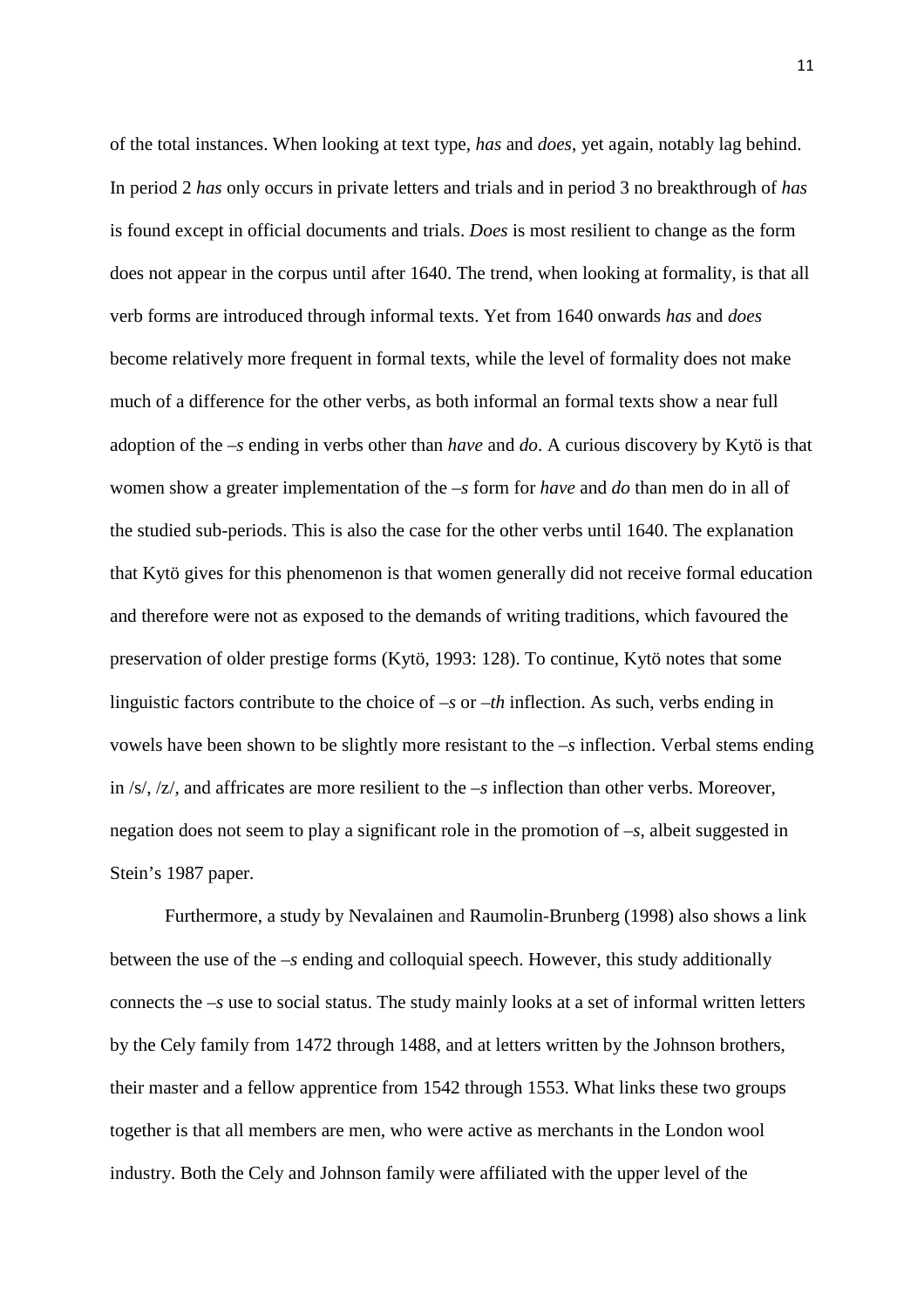merchant community. As there are only five members in both groups a supplementary corpus was added to each group. The supplementary corpus consisted of texts from additional contemporary merchants. When looking at *–s* and *–th* variation, Nevalainen and Raumolin-Brunberg discovered that the younger generation of the Cely family used the *–s* form 71 per cent of the time, whereas this inflection is not applied by the older generation at all. Richard Cely Junior, in fact, used the *–s* form 95 per cent of the time. However, there is reason to believe that Richard had enjoyed education in the North, as he also used other Northern spellings such as *qweche* for 'which' and *qwher* for 'where' and he had relatives living there. In addition, the supplementary corpus showed a 20 per cent usage of the *–s* suffix. Some 70 years later the older generation of the Johnson brothers, represented merely by master Anthony Cave, similarly applied the *–s* inflection to 21 per cent of all instances. However, the younger generation of the Johnson family revealed a surprising decline in the use of the *–s* inflection, totalling at 6 per cent. The supplementary corpus too, consisting of texts from members similar in age as the younger Johnson generation, exhibited a mere 3 per cent usage of the *–s* suffix. Nevalainen and Raumolin-Brunberg conclude that the amount of *–s* usage in the Cely letters and the supplementary corpus is sufficient enough to support the claim that the form was relatively widespread within the merchant community in the late fifteenth century. Presumably this is due to the fact that merchants generally had to travel a lot to do their jobs, consequently coming in contact with many different people and dialects. Travel, nonetheless, was not necessary to come in contact with the *–s* form; in the Late Middle Ages and Early Modern Period, London knew a great influx of immigrants, many of whom came from the North (Nevalainen and Raumolin-Brunberg 1996: 96). The subsequent decrease in the use of *–s* in the early sixteenth century is validated as a result of social stratification. Nevalainen and Raumolin-Brunberg propose that in London the*–s* suffix became perceived as an innovation by people of lower social status. The –s form possibly became stigmatised and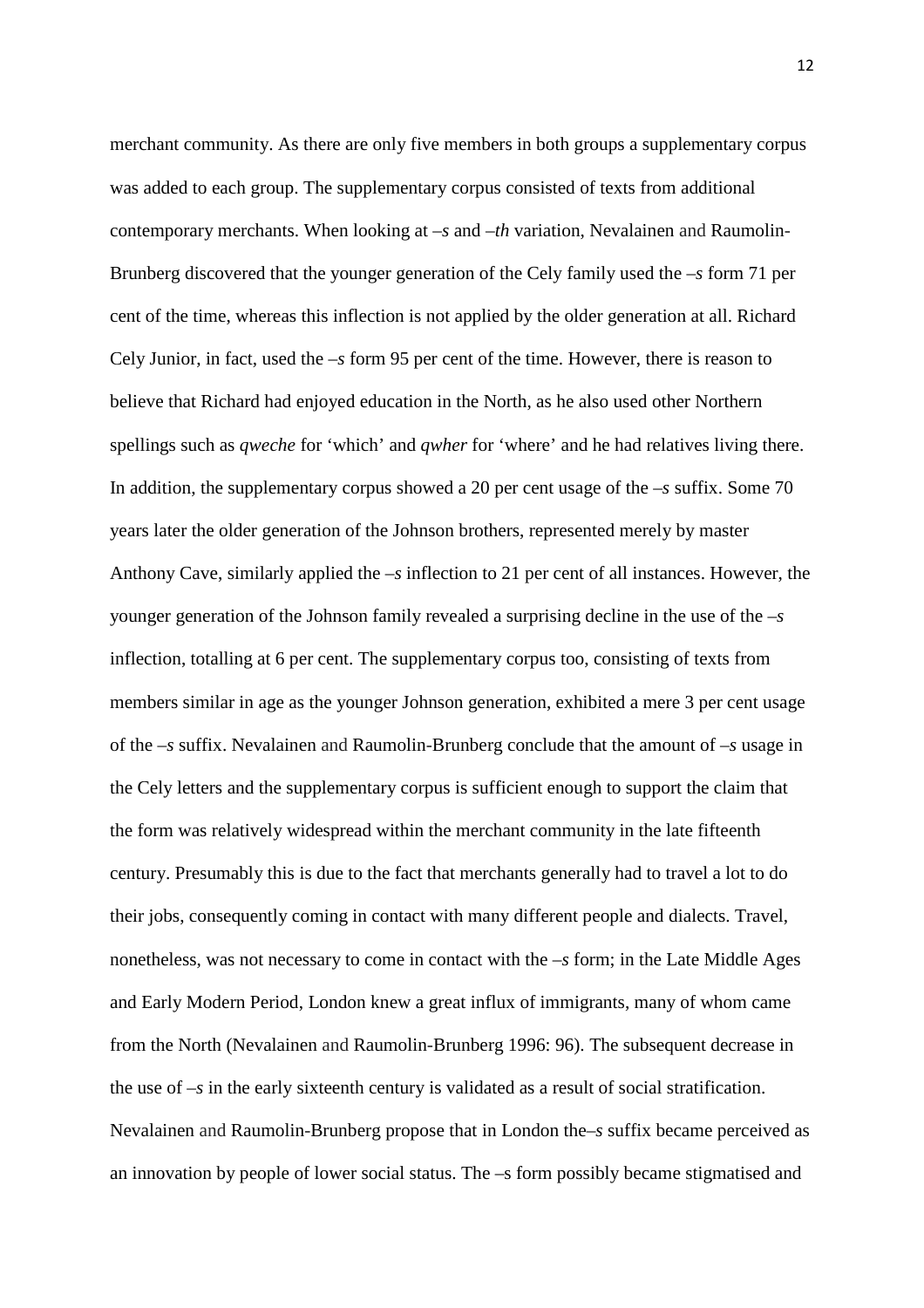as a consequence people started to adjust their spellings in favour of the *–th* suffix. In early standardisation, the gentry followed the *–th* model advocated by the press and used primarily in official documents and literature. Merchants on the top end of the social scale, such as the Johnsons, aspired to be associated with the gentry (Nevalainen and Raumolin-Brunberg 1998: 73), and people in the early 1600s assumedly adapted their own spellings in favour of those promoted by the gentry. The *–s* inflection thus became degraded to a form of everyday speech.

 In conclusion to this chapter, from the studies exemplified above, we can say the following about the *–s* and –*th* ending with respect to regional variation. The –*s* inflection is an originally Northern form. Due to the abundant migration towards the capital city of London by many Northerners in the late Middle English Period, the Southern dialects came in contact with Northern morphology. Londoners, and especially merchants, would also come in contact with the Northern dialect due to travel, trade and family ties. After initial accounts with the –*s* form, there is reason to believe that the form somehow became stigmatised in the London area in the early sixteenth century. Not until the late sixteenth century did the –*s* ending start to rise in usage all throughout Britain. Only by the end of the seventeenth century was there a near full adoption of the –*s* inflection in the whole country.

### **4. Results and Discussion**

In this empirical study the focus lies on how time, region and type of verb influence the choice of the third person present singular morpheme inflection. Table 1 shows the total usage of the *–s* and *–th* inflection per region in ETED. These findings cover the years 1560-1760 of the Early Modern English Period. Out of a total of 882 third person present indicative singular *–s* and –*th* occurrences in the ETED corpus, 25 per cent, or 218 instances, appear with the *–s* inflection. With regard to the total distribution of the morphological endings, the Northern and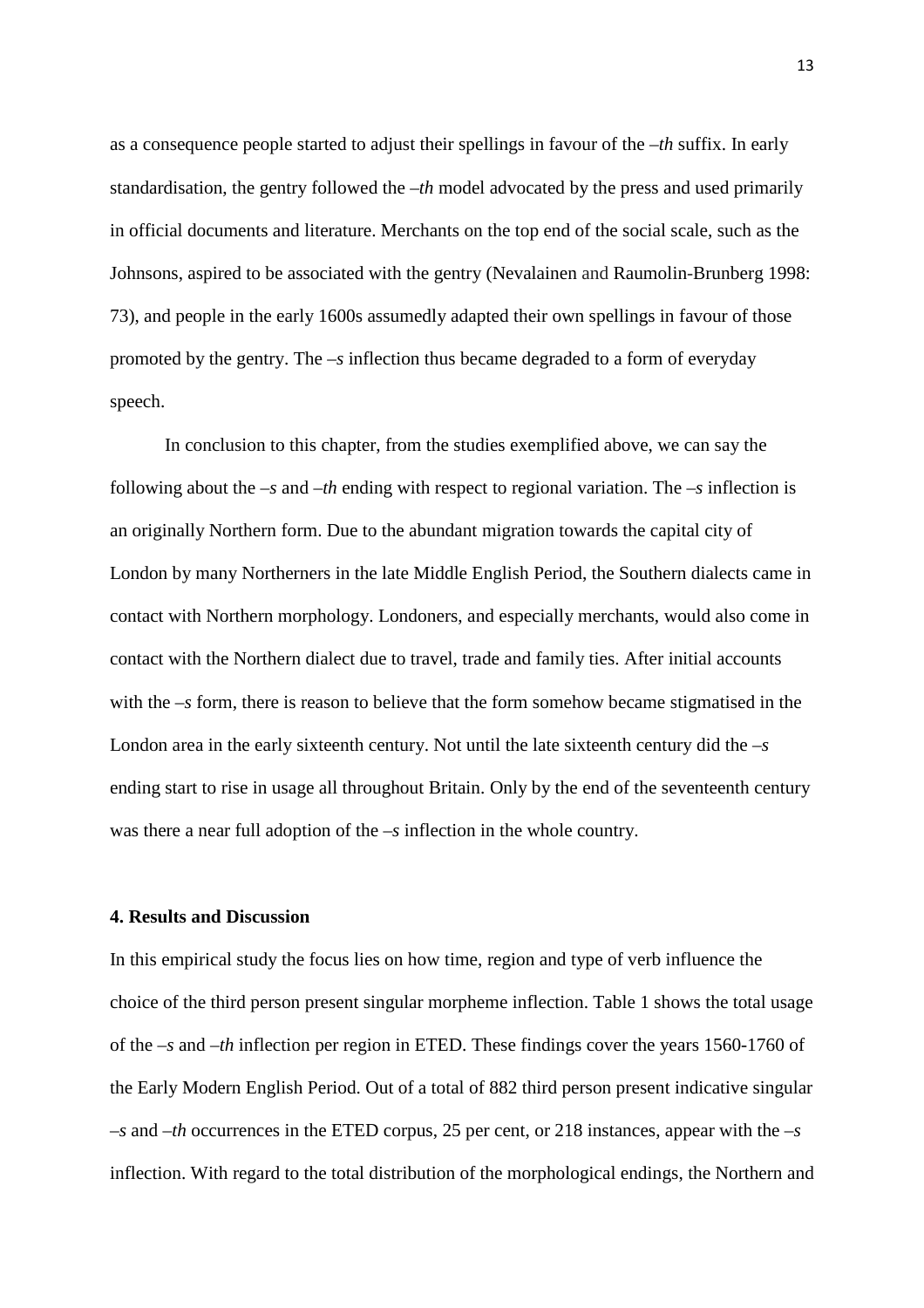London sub-corpus are on par with each other. The London sub-corpus shows a 24 per cent usage of the *–s* inflection, whereas the Northern dispersal comparably totals at 25 per cent. The large number of *–th* inflections in the corpus is consistent with the high level of formality of deposition texts.

|          | $-S$        | $-th$     | Total |
|----------|-------------|-----------|-------|
| London   | 140 (24%)   | 436 (76%) | 576   |
| Northern | (25%)<br>78 | 228 (75%) | 306   |
| Total    | 218 (25%)   | 664 (75%) | 882   |

**Table 1.** Total distribution of  $-s$  and  $-th$  per region.<sup>1</sup>

l

 In table 2 the amount of *–s* and *–th* inflections that occur in the corpus of the two regions are presented according to the sub-periods. Here depositions seem to lag behind on other texts types. If we look at Kytö's data, we see that a shift to the *–s* form does not start before 1570, but in the seventy years after that the –*s* form has risen to 18 per cent, whereas our corpus shows only a very rare usage of the –*s* inflection. From 1640 to 1710 the –*s* form prevails in 76 per cent of the instances in the Helsinki Corpus. In our data, however, we see that the –*th* ending still dominates, as from 1650 to 1699 the –*s* form merely occurs 28 per cent of the time in the London sub-corpus and 18 per cent of the time in the Northern subcorpus. Even in the 60 years after the turn of the century the –*s* ending is still in the minority, as the usage amounts to 45 per cent in London and 46 per cent in Northern England. Thus, the genre of depositions overall seems to be more conservative in nature than other text types.

<sup>&</sup>lt;sup>1</sup> The results have not been normalised, instead percentages have been used. This has been done, because I am comparing the London with the Northern region by way of percentages and this allows me to see which region used which inflection the most.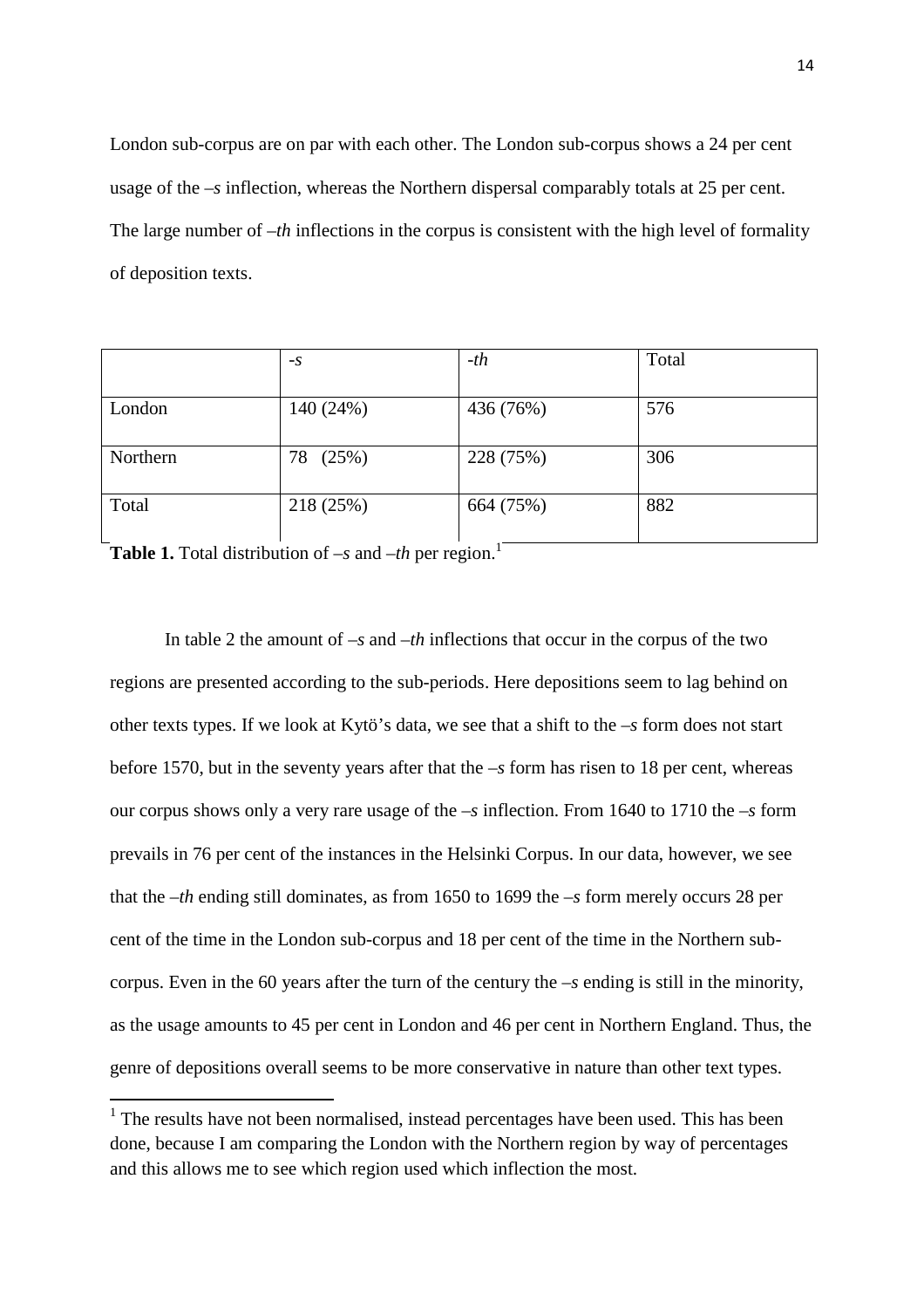Moreover, based on Middle English dialect data evidence, one would have expected there to be more –*s* forms in the Northern sub-corpus. My findings, nonetheless, suggest that there was either a "Southern" norm enforced that was used for official text types, or that the scribes, be they Northern or Southern, chose to write according to the "Southern" norm.

When looking at the London data, the numbers on the use of  $-s$  for the second subperiod are notably decisive. The one scribe that wrote in this period clearly preferred third person present singular words to be written with the traditional London inflection –*th*. Seemingly, personal preference is important in the decision for a certain spelling variant, and people who were especially conservative in their spelling preferences were less likely to use a mix of two spelling variants. Social markedness could of course also play a part in the personal preference of a certain form. Nonetheless, as we know little of the background, such as age and education, of the scribes, this will always remain speculation.

| London    |                        |             | Northern |           |              |             |       |
|-----------|------------------------|-------------|----------|-----------|--------------|-------------|-------|
|           | $-S$                   | $-th$       | Total    |           | $-S$         | $-th$       | Total |
| 1560-1599 | $\overline{4}$<br>(4%) | 102 (96%)   | 106      | 1560-1599 |              |             |       |
| 1600-1649 | $\overline{0}$         | 145         | 145      | 1600-1649 | $(2\%)$<br>1 | 55<br>(98%) | 56    |
| 1650-1699 | (28%)<br>19            | 48<br>(72%) | 67       | 1650-1699 | 24 (18%)     | 111 (82%)   | 135   |
| 1700-1760 | 117 (45%)              | 141 (55%)   | 258      | 1700-1760 | 53 (46%)     | 62<br>(54%) | 115   |

**Table 2.** The –*s* and –*th* endings according to region and sub-period.

When comparing the London results with the Northern results, the  $-s$  form seems to be accepted slightly faster during the third sub-period in London than in the Northern region. However, as pointed out previously, there is only one scribe active in this sub-period and the results can have been manipulated by chance and not at all be representative of London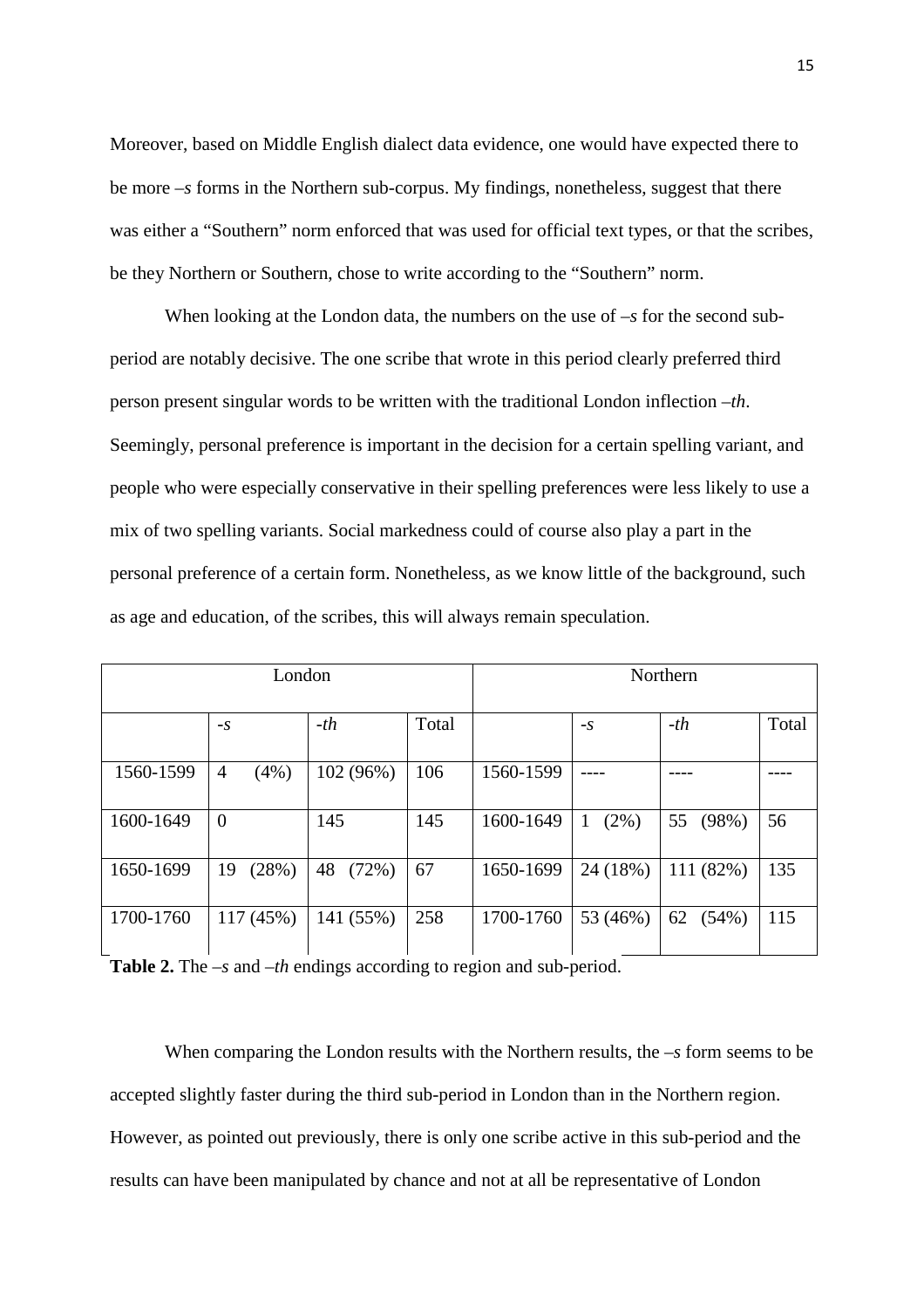society as a whole. If, however, we take these results to be demonstrative of the general trend in the London area, then one might say that the people of London were innovative and welcoming towards a new form of writing, whereas the people of Northern England might have been slightly more apprehensive to use the  $-s$  form in formal texts. The case may be that Northerners have wanted to keep to the writing traditions of the capitol more, such as the –*th* inflection, because London was the city of power and prestige of the time.<sup>2</sup> Moreover, Northerners may have lagged behind on the writing trends occurring in London. Nevertheless, by the last sub-period this seems to have been resolved, as the usage in London and Northern England are back on par. Once more, these results do not show the expected greater usage of the –*s* form in the Northern region. However, the case may in fact be that the –*s* form gradually moved from the North to the South and from there gradually back to the North. Nonetheless, as we will see below the distribution of *–s* and -*th* will look quite differently when we look at different types of verbs.

 The results in table 3 show why it is important to make a distinction between external and internal factors of language change. When I did not make a distinction between *have*, *say* and *do* and the other verbs in table 2, we saw that the Northerners lagged behind the Londoners in period 3 in the usage of the innovative –*s* inflection. However, if we look at table 3, we can see that this is not true for all verbs. In fact, the Northern scribes use the –*s* form more with the other verbs at 67 per cent; the London scribe is more divided and uses the –*s* form 52 per cent of the time in period 3. Seemingly, once a shift towards the –*s* form started to occur in London, it became easier for some Northerners to transfer back to their trusted –*s* form. For some Londoners the initial shift might have been slightly slower, as this

l

 $2^2$  As pointed out earlier in this thesis, Holmqvist (1922) and Kytö (1993) among others have commented on the fact that people may already have pronounced –*s* in speaking where they made the choice to apply the –*th* inflection in writing.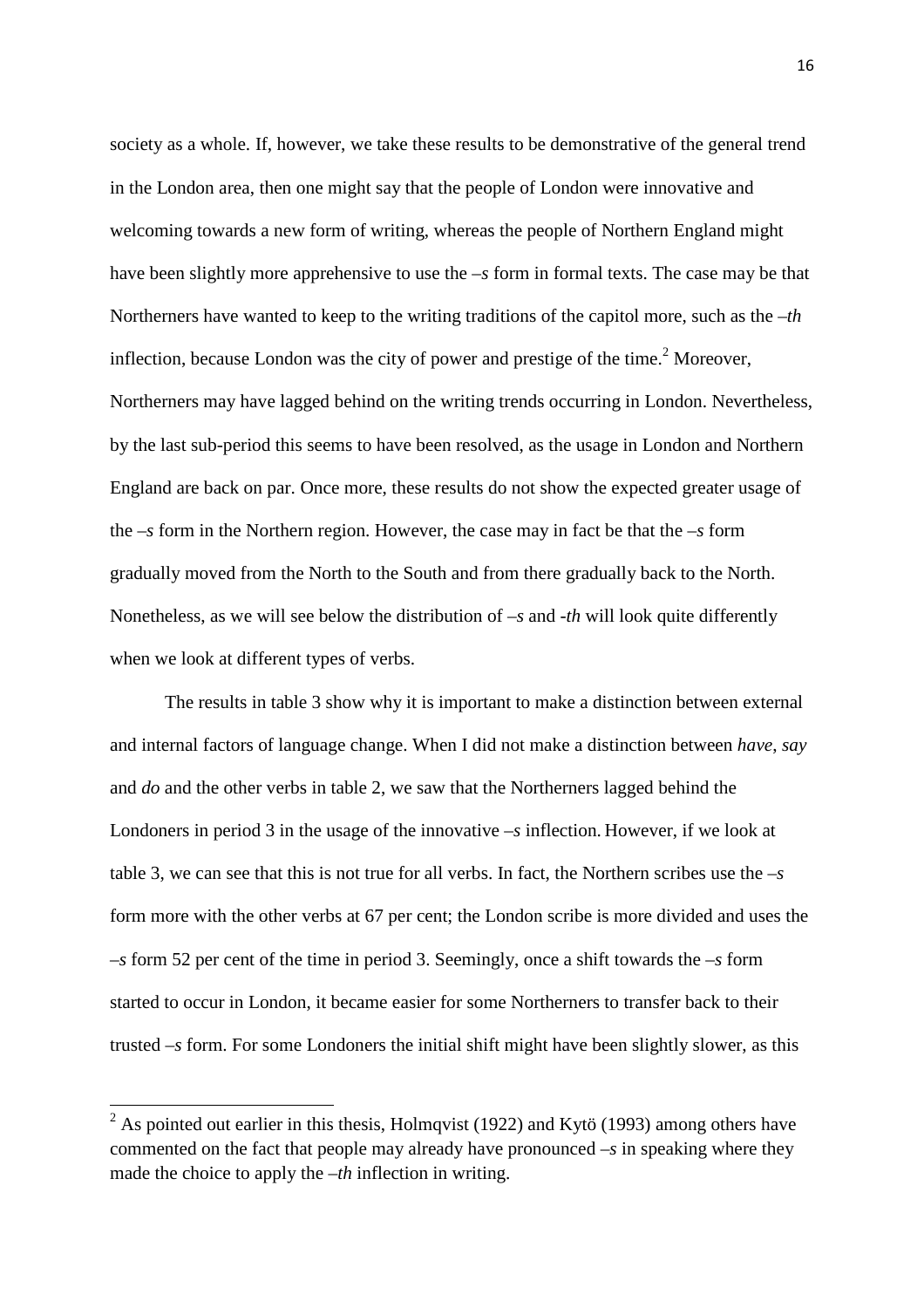|           |       | London                  |                  |                |           | Northern   |                             |                  |                |
|-----------|-------|-------------------------|------------------|----------------|-----------|------------|-----------------------------|------------------|----------------|
|           |       | $\textbf{-} \textbf{S}$ | $-th$            | Total          |           |            | $\textnormal{-}\mathcal{S}$ | $-th$            | Total          |
| 1560-1599 | say   | $\boldsymbol{0}$        | 31               | 31             |           |            |                             |                  |                |
|           | have  | 1(5%)                   | 21 (95%)         | 22             |           |            |                             |                  |                |
|           | do    | $\boldsymbol{0}$        | 3                | 3              |           |            |                             |                  |                |
|           | other | 3(6%)                   | 47 (94%)         | 50             |           |            |                             |                  |                |
| 1600-1649 | say   | $\boldsymbol{0}$        | 49               | 49             | 1600-1649 | say        | $\boldsymbol{0}$            | 41               | 41             |
|           | have  | $\boldsymbol{0}$        | 45               | 45             |           | have       | $\boldsymbol{0}$            | $\overline{2}$   | $\overline{2}$ |
|           | do    | $\boldsymbol{0}$        | $\overline{3}$   | $\overline{3}$ |           | do         | $\overline{0}$              | $\overline{3}$   | $\overline{3}$ |
|           | other | $\boldsymbol{0}$        | 48               | 48             |           | other      | $1(10\%)$                   | $9(90\%)$        | 10             |
| 1650-1699 | say   | $\boldsymbol{0}$        | 14               | 14             | 1650-1699 | say        | 3 $(4\%)$                   | 76 (96%)         | 79             |
|           | have  | 2 $(13%)$               | $14(87\%)$       | 16             |           | have       | 3 $(14%)$                   | 18 (86%)         | 21             |
|           | do    | $\boldsymbol{0}$        | $\overline{4}$   | $\overline{4}$ |           | ${\rm do}$ | $\boldsymbol{0}$            | 8                | $8\,$          |
|           | other | 17 (52%)                | 16(48%)          | 33             |           | other      | 18 (67%)                    | 9 (33%)          | $27\,$         |
| 1700-1760 | say   | $\overline{0}$          | 57               | 57             | 1700-1760 | say        | 14 (22%)                    | 51 (78%)         | 65             |
|           | have  | 2 $(3%)$                | 59 (97%)         | 61             |           | have       | 5 $(50\%)$                  | 5 $(50\%)$       | 10             |
|           | do    | 6(19%)                  | 25(81%)          | 31             |           | do         | 6                           | $\boldsymbol{0}$ | 6              |
|           | other | 109                     | $\boldsymbol{0}$ | 109            |           | other      | 28 (82%)                    | 6(18%)           | 34             |

**Table 3.** The variants –*s* and –*th* presented by region, time and type of verb.

was mostly their first encounter with the –*s* ending in writing, making it more likely that some people were more conservative to the change. Nevertheless, by period 4 a full shift can be seen towards the –*s* ending in London for the other verbs, but here the Northerners lag behind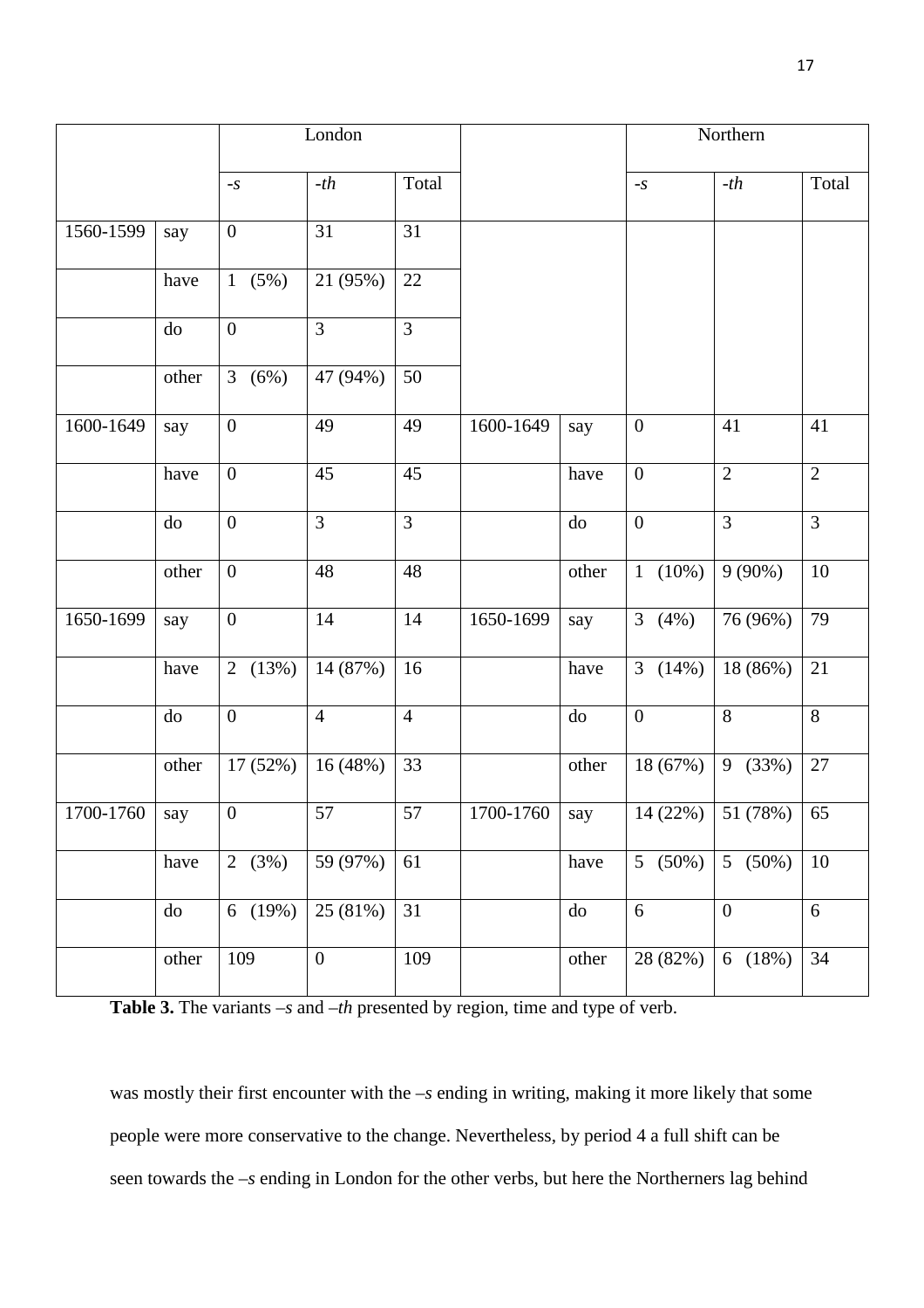with a 82 per cent use of the –s form. Apparently it was not easy for all Northerners to accept the –*s* ending back into their written language. In addition, as we know from earlier studies (see chapter 3), the verbs *have* and *do* are more conservative in nature, and the verb *say* is used plentiful in formulaic stock phrases that favour the –*th* ending. If we look at the data, we can see that the Northern scribes used the –*th* ending in period 3 a considerable amount more in quantity with the formulaic verb *say* than the London scribe of the same period, and this has affected the results of table 2, making the Northerners seem more conservative in the change towards the –*s* ending. However, again this abundant usage of the –th form in Northern England seems to indicate that the Londoners did indeed lead the way with respect to the innovative form.

 The transition that the scribes have made over the last three periods is quite remarkable with regard to the other verbs, especially pertaining to the three individual London scribes. In period 2 the London scribe decisively chooses to use only the –*th* form. The Northern scribes of the same period show a similar pattern. Period 3 seems to be the period of transition from –*th* to –*s* in depositions from both the London and Northern sub-corpus. The London scribe of period 3 notably uses the –*s* form in near 50 per cent of the cases. To continue, the London scribe of period 4 exclusively uses the –*s* form for the other verbs. This decisiveness of the London scribes might be due to the training that scribes of diocesan courts received. The Northern scribes of the same period also show a strong tendency towards the use of the –*s* ending, applying the form in 82 per cent of the cases. The scribes from both regions are generally very consistent in the choice of a particular inflection for a particular word. This leads to the assumption that there might be some linguistic or extralinguistic factors at play that influence the choice of either –*s* or –*th* for a word. Such factors could be frequency of the word and the final letter of the verbal stem.

When looking at *say*, *have* and *do* individually their conservative nature becomes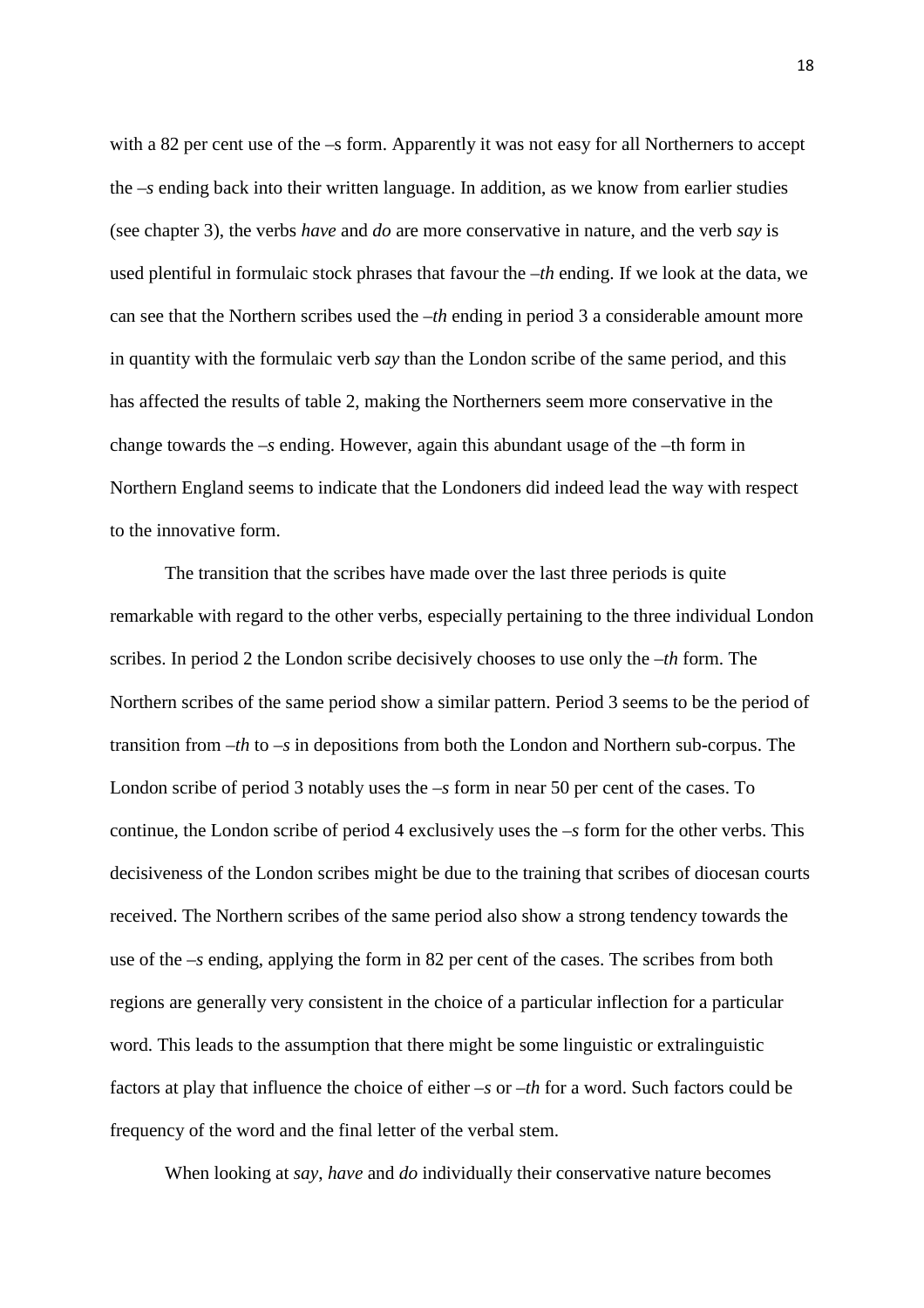apparent. *Say* is always written with the –*th* inflection in the London sub-corpus, even when the other verbs are all written with the –*s* ending. The scribes of Northern England are clearly more innovative when it comes to the spelling of *say*. In period 3 a shift very slowly starts to emerge and by period 4, the –*s* form is used in 22 per cent of the cases. When looking at the Northern sub-corpus the –*s* form for *say* is mostly used in the formulae instigating some of the depositions, particularly by Hand 14, whereas other usage of say is in the –*th* form.

 **Says** that on Saterday the second day of July 1757 there was a Cockfighting at Harden Beck when John Sharp and John Rycroft were both present that Sharp said that a Cock that had Won one Batle at killed one Cock and almost laimed another Rycroft gave some Answer but Bayley does not remember what it was That some time after Rycroft Seized Sharp by his Coat Collor That Sharp desired Rycroft to hold his Hands of him and told Rycroft that if he / Rycroft / was for fighting he / Sharp / was not That Rycroft then Struck Sharp ^{upon his brest} with his Hand further **sayeth** not

(Northern 1724-1758: F\_4NC\_Northern\_016)

Out of *say*, *have* and *do*, *have* is the first to occur with the –*s* form in the corpus. In the first period there is a single occasion in which *has* is used in the London sub-corpus. This is rather curious as the next instance in which *has* is written is not until the third period for both the London and the Northern sub-corpus. Even more curious is that the use of *has* is written in a sentence where verbs are only being inflected with the –*th* form, and the form *hath* is even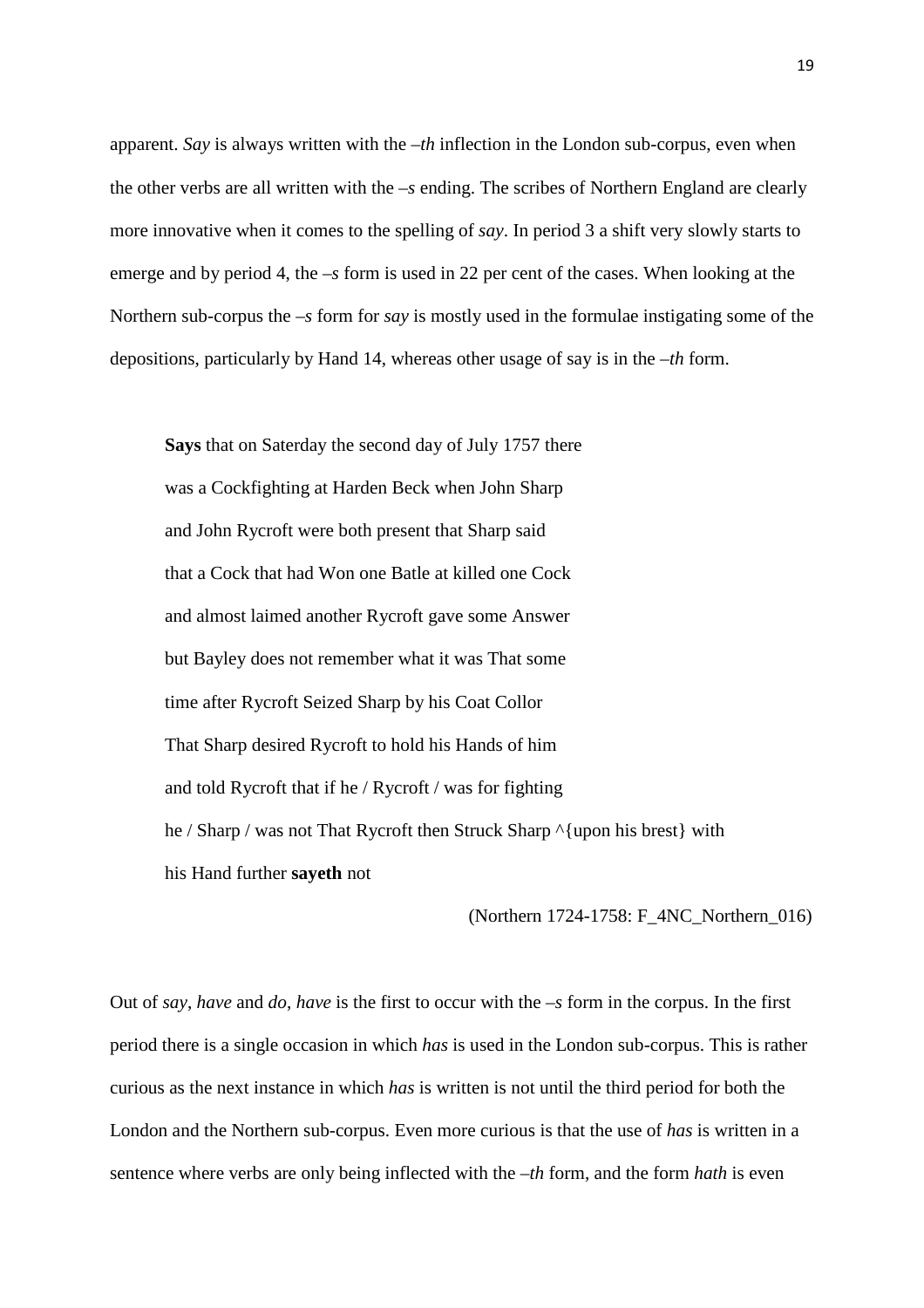used in the clause previous to the use of *has*.

 Also shee **saith** that the PROducent **hath** given hir a pair of gloves wch hee **hath** again & allso a handkercheff woorth soom fifteen shilling wch hee allso **has** again.

(London 1590-1593: F\_1LD\_London\_008)

In the London sub-corpus implementation of *has* remains relatively rare, as the form does not occur more than twice in the third or fourth period. In the Northern sub-corpus, nevertheless, the form has gradually gained popularity, as the form is used in 50 per cent of the instances in the fourth period. Still, the verb *have* does not occur more than 10 times in that period, so there might be more data needed to confirm this analysis. *Do* is most resistant to change in the Northern sub-corpus, and the verb does not occur with the –*s* form until the fourth period in both the London and the Northern sub-corpus. However, once a shift does start to emerge, the emergence is rather rapid, as the highest percentages of the use of either *say*, *have* or *do* with the –*s* form can be found in the verb *do*. *Does* occurs 19 per cent of the time in the London sub-corpus, but a full shift to the –*s* form can be seen in the Northern sub-corpus. Again, however, the results of the Northern sub-corpus are low in quantity in relation to the verb *do* in period 4. Nonetheless, in general this study shows that the –*s* form is most welcomed in the verbs *say*, *have* and *do* in the Northern sub-corpus than in the London sub-corpus.

 The general trend that can be observed in table 3 is that the Northern scribes seem slightly more innovative than the London scribes, though the Northerners use the –*th* form more abundantly in quantity during the crucial period of change (period 3). Besides, what is striking is that the –*s* form is used so marginally in the second sub-period of the Northern sub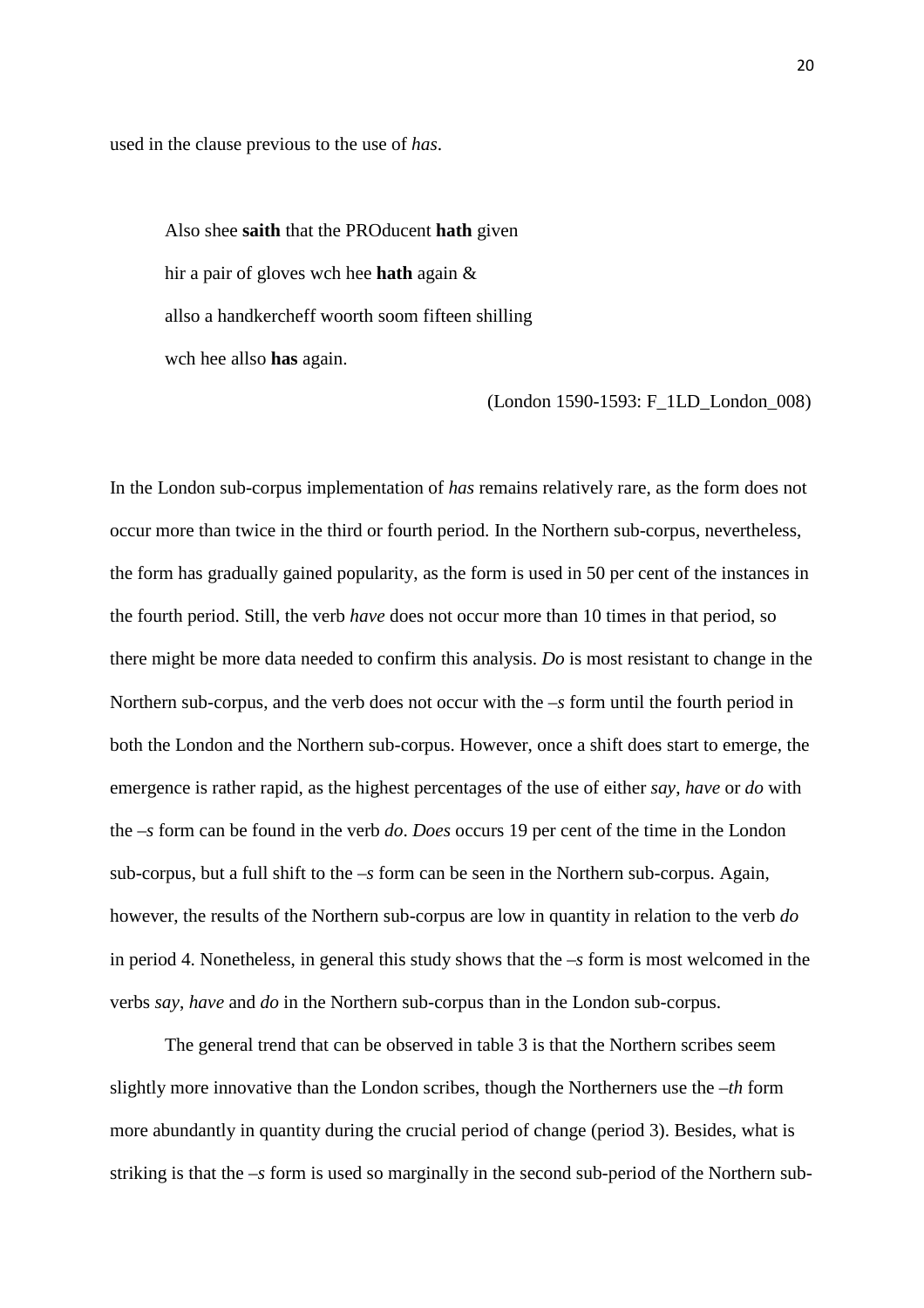corpus. Expected was that the Northerners would show more variation in that sub-period, as the –*s* form originates from the North of England. As this is not the case, one can wonder how much influence the trends from London had on scribes of depositions. As we know little of the education of the Northern scribes, one may speculate that they learnt to write depositions according to examples set by London scribes.

#### **5. Conclusion**

Since we, as of yet, do not know much about the origins of Standard English, this study has been particularly insightful in coming a step closer to solving this mystery. From this study an observation can be made as regards the development of the present indicative third person singular verb inflection variants –*s* and –*th*. The results show that the –*th* form is far more excessively present in the Northern sub-corpus than anticipated, despite the –*s* form being native to this region. Due to the high usage of the –*th* form in depositions, we can safely say that a "Southern" norm was ensued in the written practice of legal cases. The shift towards the –*s* form occurs rather late in the genre of depositions, occurring not until the late seventeenth century. In this period the –*s* form is accepted slightly faster in London than in Northern England. Additionally, Northerners use the verbs *say*, *have* and *do* in this period more copiously in quantity with the –*th* ending. All these reasons have led to the conclusion that the shift from –*th* to –*s* was initiated by the people of London, with the people from Northern England following their lead. However, despite the change being initiated by Londoners, the results also seem to indicate that some people from the North were initially slightly more rapid to accept the change and follow the London trend. This is possibly the result of the –*s* form being previously more prominent in the North of England than in the South. The Northerners by analogy were also more rapid to use the –s form with the formulaic verb *say*. This also seems to be true of the auxiliaries *have* and *do*, however, the Northern data on these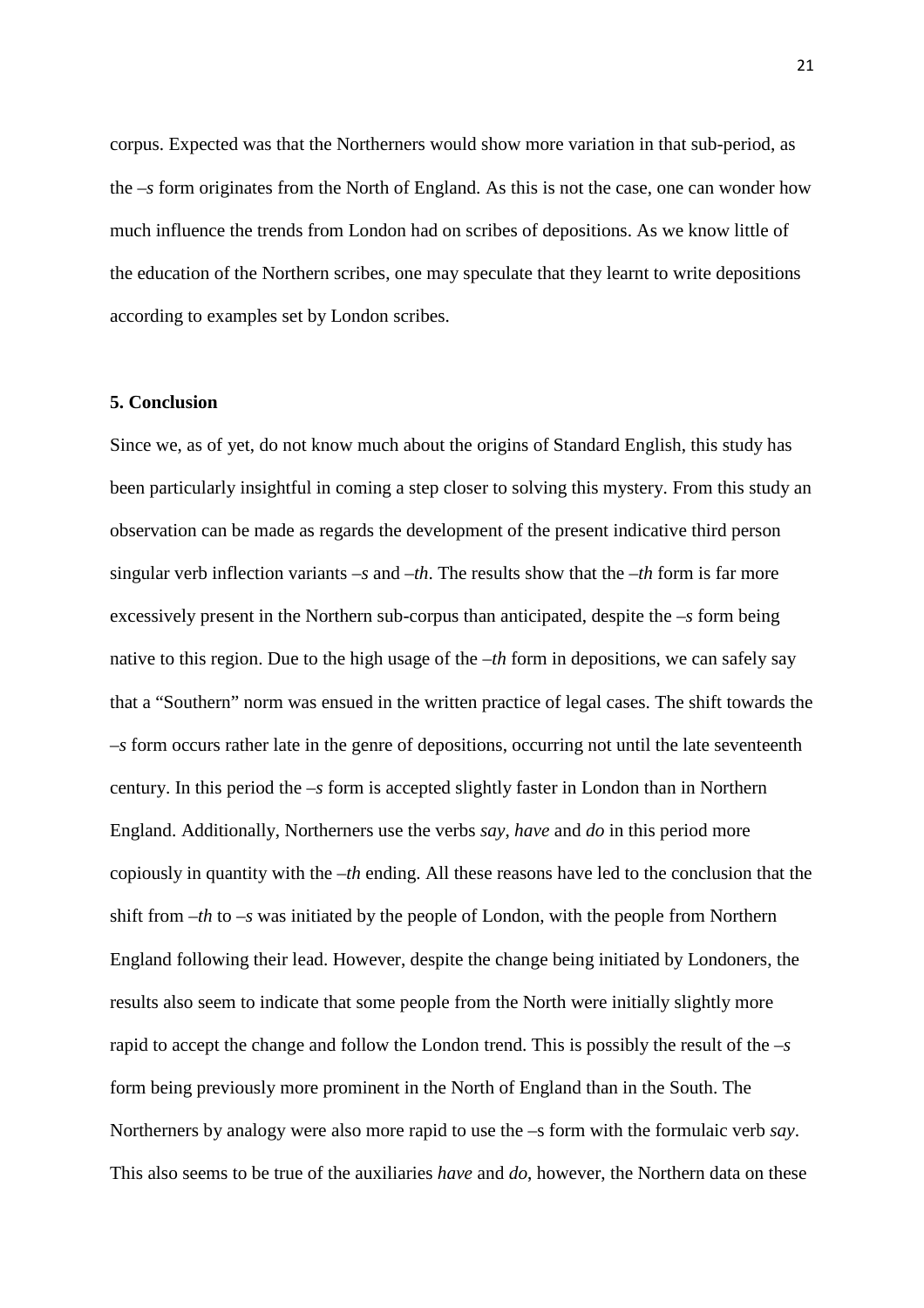verbs is too small to draw any tentative conclusions from. Another limitation of this study is that in the last three periods in the London sub-corpus there was only one scribe active in each of these periods. This asks us to be cautious in our conclusions and to confirm them with more additional data.

 In future studies it would be interesting to look at the development of –*s* and –*th* from a sociological point of view. Factors such as gender and rank of the deponents can influence the choices made in language. Particularly of interest would be to look at the language trends of merchants, as Nevalainen and Raumolin-Brunberg have indicated that these people might have been main instigators in the transmission of new linguistic forms to a community. Furthermore, there is a possibility that scribes used spellings closer to spoken language in instances of direct speech. Making a distinction between direct and indirect speech would probably give more insight in how the people of Early Modern English actually spoke. A question that arose in this study is whether some verbs make a slower or faster change towards the –*s* inflection than other verbs, as during the periods of the language shift of the –*s* and –*th* inflection, some verbs only had the –*s* inflection while others only had the –*th* ending. Looking at the frequency of verbs could therefore be an option of focus in future study. Also verb stems that end in vowels, /s/, /z/ and affricates are, according to Kytö, slower to have the –*s* ending in third person singular verbs. Moreover, future studies could also look at the trends in the development of –*s* and –*th* in more different regions.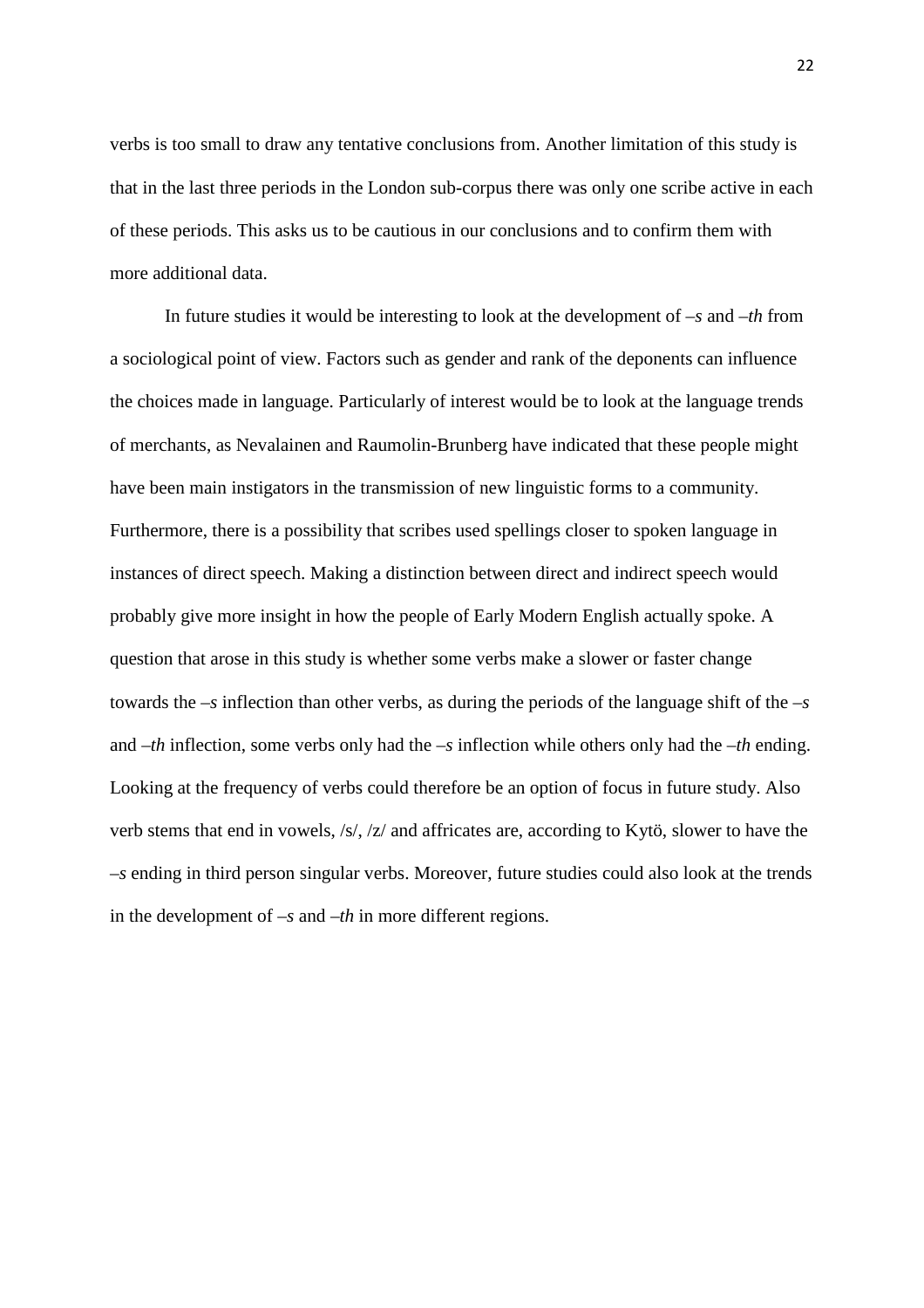#### **Works Cited**

- *An Electronic Text Edition of Depositions 1560-1760* (ETED). Ed. Merja Kytö, Peter J. Grund and Terry Walker. Available on the CD accompanying *Testifying to Language and Life in Early Modern England* by Merja Kytö, Peter J. Grund and Terry Walker. Amsterdam/Philadelphia: John Benjamins, 2001.
- Auer, Anita, and Marcel Withoos. "Social Stratification and Stylistic Choices in Thomas Dekker's The Shoemaker's Holiday (1600)." (Forthcoming): 1-22. Print.
- Baugh, Albert Croll, and Thomas Cable. *A History of the English Language*. 5th ed. London: Routledge, 2002. Print.
- Blake, Norman. "Introduction." Introduction. *The Cambridge History of the English Language*. Ed. Norman Blake. Vol. 2. Cambridge: Cambridge University Press, 1992. 1-22. Print.
- Cusack, Bridget, ed. *Everyday English 1500-1700: A Reader*. Edinburgh: Edinburgh University Press, 1998. Print.
- Freeborn, Dennis. *From Old English to Standard English: A Course Book in Language Variation across Time*. 2nd ed. Ottawa: University of Ottawa, 1998. Print.
- Gelderen, Elly, van. *A History of the English Language*. Amsterdam/Philadelphia: John Benjamins B.V., 2006. Print.
- Holmqvist, Erik. *On the History of the English Present Inflections, Particularly -th and -s*. Heidelberg: Carl Winter's Universitätsbuchhandlung, 1922. Print.
- Hernández-Campoy, Juan Manuel, and Juan Camilo Conde-Silvestre. Introduction. *The Handbook of Historical Sociolinguistics*. Ed. Juan Manuel Hernández-Campoy and Juan Camilo Conde-Silvestre. Chichester: Wiley-Blackwell, 2012. 1-8. Print.

Hope, Jonathan. "Rats, Bats, Sparrows and Dogs: Biology, Linguistics and the Nature of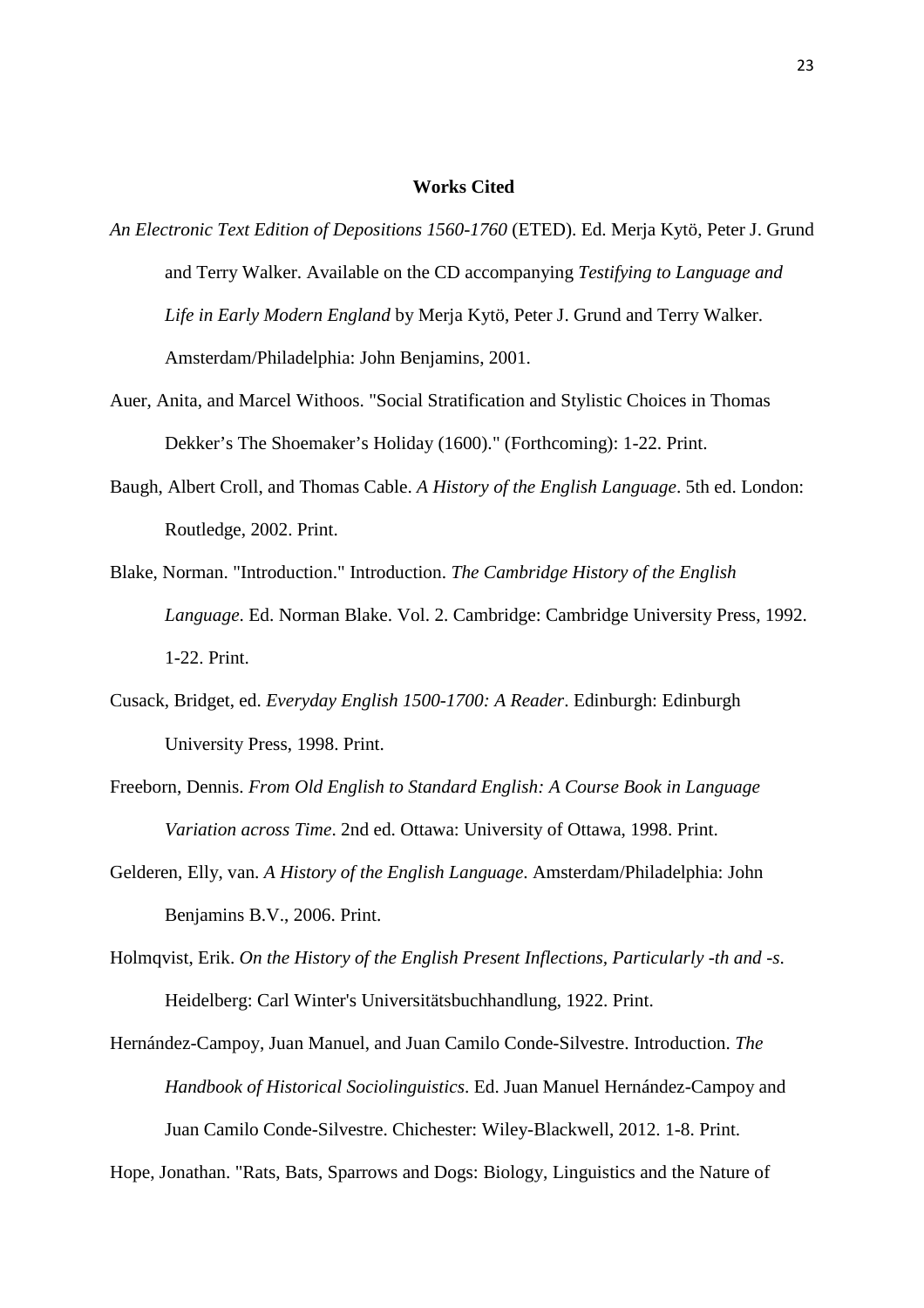Standard English." *The Development of Standard English, 1300-1800: Theories, Descriptions, Conflicts*. Ed. Laura Wright. Cambridge: Cambridge University Press, 2000. 49-56. Print.

- Kytö, Merja. "Third-person Present Singular Verb Inflection in Early British and American English." *Language Variation and Change*. Ed. David Sankoff, William Labov, and Anthony Kroch. Vol. 5. Cambridge: Cambridge University Press, 1993. 113-39. Print.
- Kytö, Merja, Peter Grund, and Terry Walker. *Testifying to Language and Life in Early Modern England*. Amsterdam/Philadelphia: John Benjamins, 2011. Print.
- Lass, Roger. "Phonology and Morphology." *The Cambridge History of the English Language*. Ed. Norman Blake. Vol. 2. Cambridge: Cambridge University Press, 1992. 23-155. Print.
- "Introduction." Introduction. *The Cambridge History of the English Language*. Ed. Roger Lass. Vol. 3. Cambridge: Cambridge University Press, 1999. 1-12. Print.
- Milroy, Jim. "Historical Description and the Ideology of the Standard Language." *The Development of Standard English, 1300-1800: Theories, Descriptions, Conflicts*. Ed. Laura Wright. Cambridge: Cambridge University Press, 2000. 11-28. Print.
- Nevalainen, Terttu, and Helena Raumolin-Brunberg. *Sociolinguistics and Language History: Studies Based on the Corpus of Early English Correspondence*. Amsterdan: Rodopi, 1996. Print.
- "Reconstructing the Social Dimension of Diachronic Language Change." *Historical Linguistics 1995*. Ed. Richard M. Hogg and Linda Van Bergen. Vol. 2. Amsterdam: John Benjamins B.V., 1998. 189-210. Print.
	- "Historical Sociolinguistics: Origins, Motivations, and Paradigms." *The Handbook of Historical Sociolinguistics*. Ed. Juan Manuel. Hernández-Campoy and Juan Camilo. Conde-Silvestre. Chichester: Wiley-Blackwell, 2012. 22-40. Print.